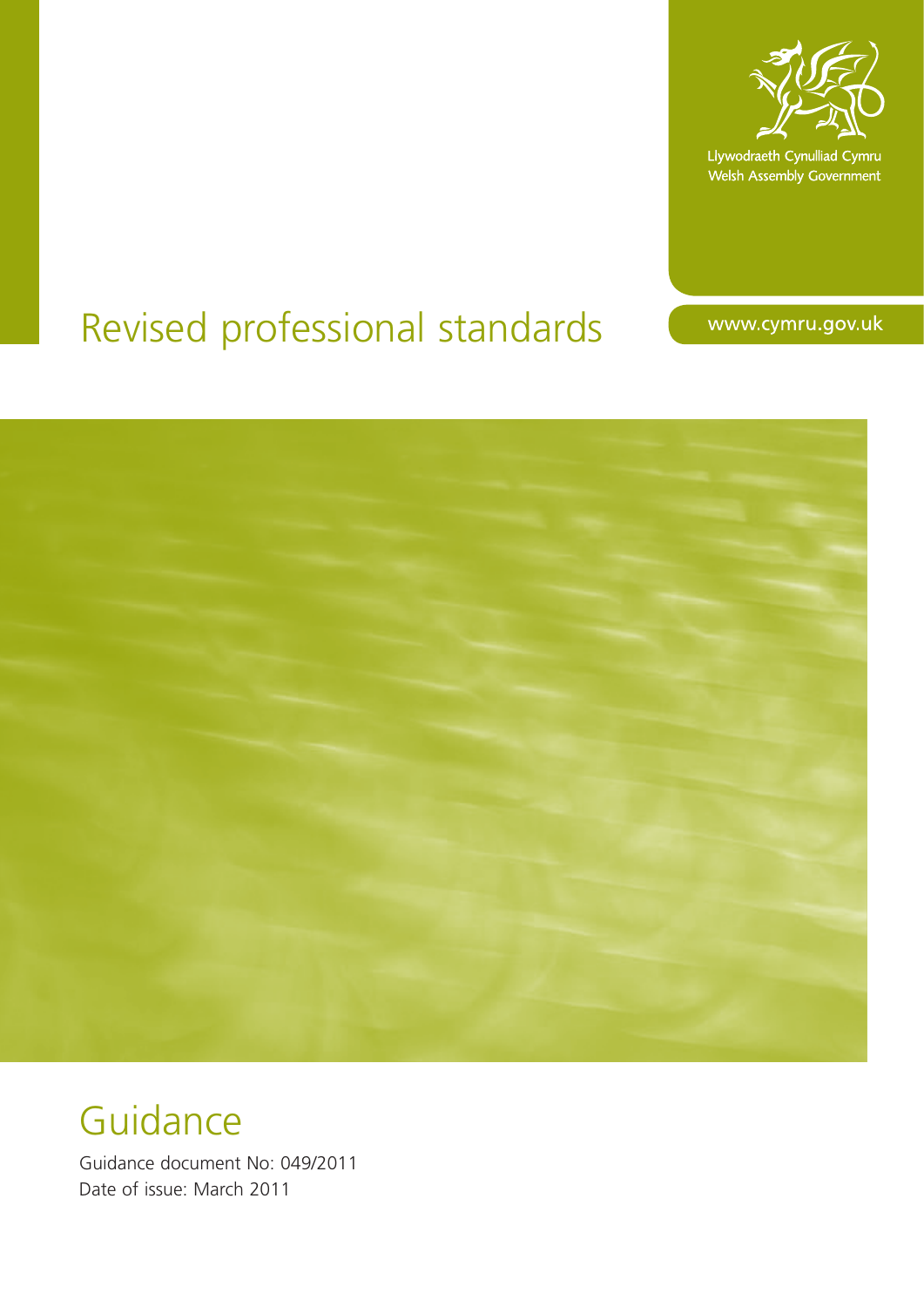## Revised professional standards

| <b>Audience</b>               | Governing bodies and headteachers of all maintained schools in<br>Wales; teachers; Higher Level Teaching Assistants; local authorities;<br>diocesan authorities; professional associations; Governors Wales;<br>teacher and other associations and unions; higher education<br>institutions; further education institutions; Estyn; General Teaching<br>Council for Wales (GTCW); education departments; supply<br>agencies. |
|-------------------------------|------------------------------------------------------------------------------------------------------------------------------------------------------------------------------------------------------------------------------------------------------------------------------------------------------------------------------------------------------------------------------------------------------------------------------|
| <b>Overview</b>               | This document sets out the draft revised professional standards for:<br>Higher Level Teaching Assistants (HLTA)<br>End of Induction Standards, which will be renamed as the<br>$\bullet$<br>Practising Teacher Standards<br>National Standards for Headteachers in Wales which will become<br>Leadership Standards.                                                                                                          |
| <b>Action</b><br>required     | This document should be read in conjunction with the accompanying<br>consultation document and be used to inform responses to the<br>consultation on the revised professional standards for education<br>practitioners in Wales by 16 June 2011.                                                                                                                                                                             |
| <b>Further</b><br>information | Learning Improvement and Professional Development Division<br>Department for Children, Education, Lifelong Learning and Skills<br>Welsh Assembly Government<br>Cathays Park<br>Cardiff<br><b>CF10 3NQ</b><br>Tel: 029 2082 1678<br>e-mail: practicereviewanddevelopment@wales.gsi.gov.uk                                                                                                                                     |
|                               |                                                                                                                                                                                                                                                                                                                                                                                                                              |
| <b>Additional</b><br>copies   | This guidance is available from the Welsh Assembly Government<br>website at www.wales.gov.uk/educationandskills                                                                                                                                                                                                                                                                                                              |
| <b>Related</b><br>documents   | Revised professional standards for education practitioners in Wales                                                                                                                                                                                                                                                                                                                                                          |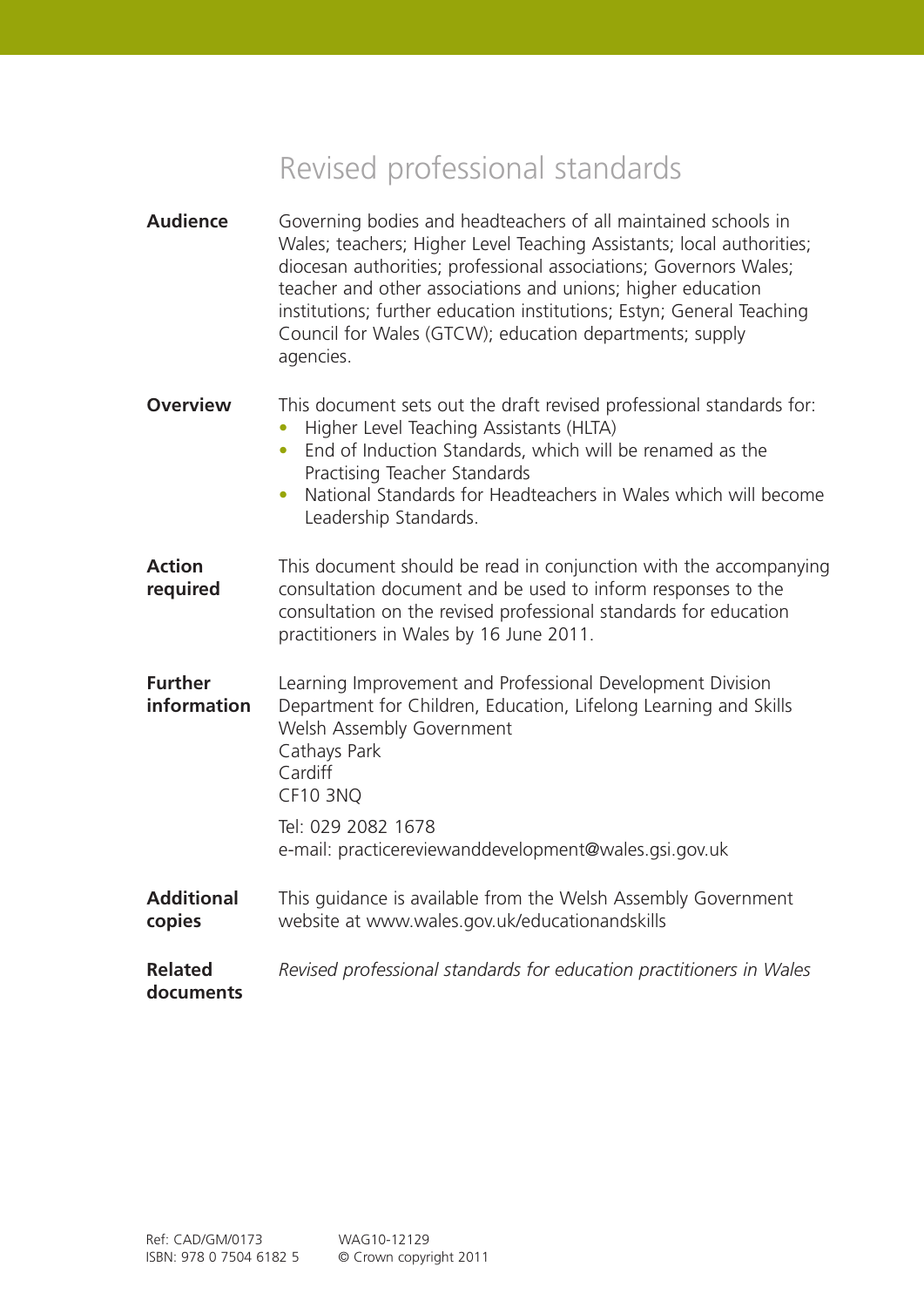## **Contents**

| <b>Introduction</b>                                                                    |    |
|----------------------------------------------------------------------------------------|----|
| Proposed professional standards for Higher Level Teaching<br><b>Assistants (HLTAs)</b> |    |
| <b>Proposed Practising Teacher Standards</b>                                           | h  |
| <b>Proposed Leadership Standards</b>                                                   | 11 |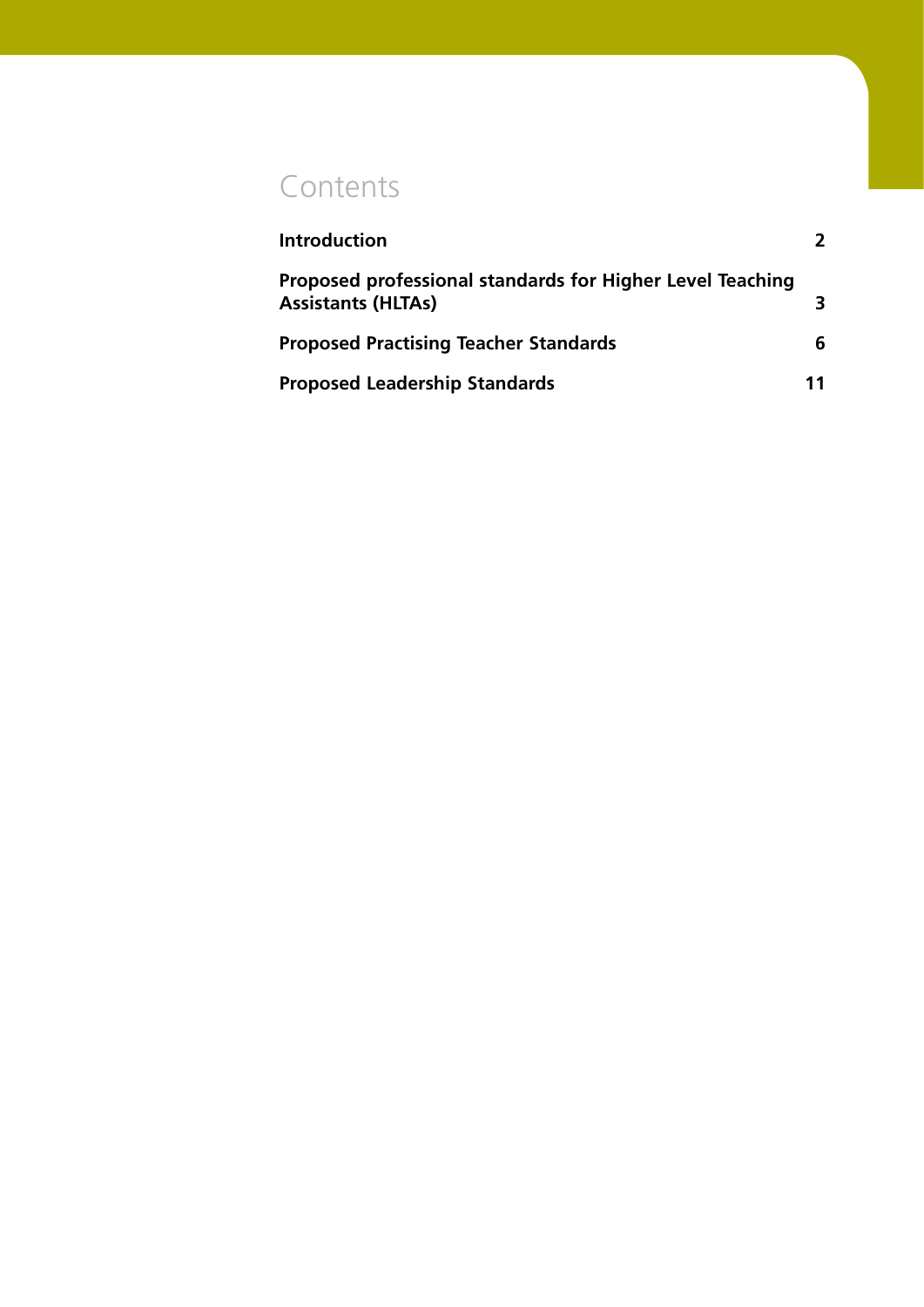## Introduction

This document outlines proposals to refine a number of professional standards to reinforce education improvement priorities for Wales. What follows are proposed refinements to:

- professional standards for Higher Level Teaching Assistants (HLTAs)
- End of Induction Standards, which will be renamed as the Practising Teacher Standards
- National Standards for Headteachers in Wales which will become Leadership Standards to emphasise their use to recruit and develop high-quality headteachers and also to develop leadership potential across the system.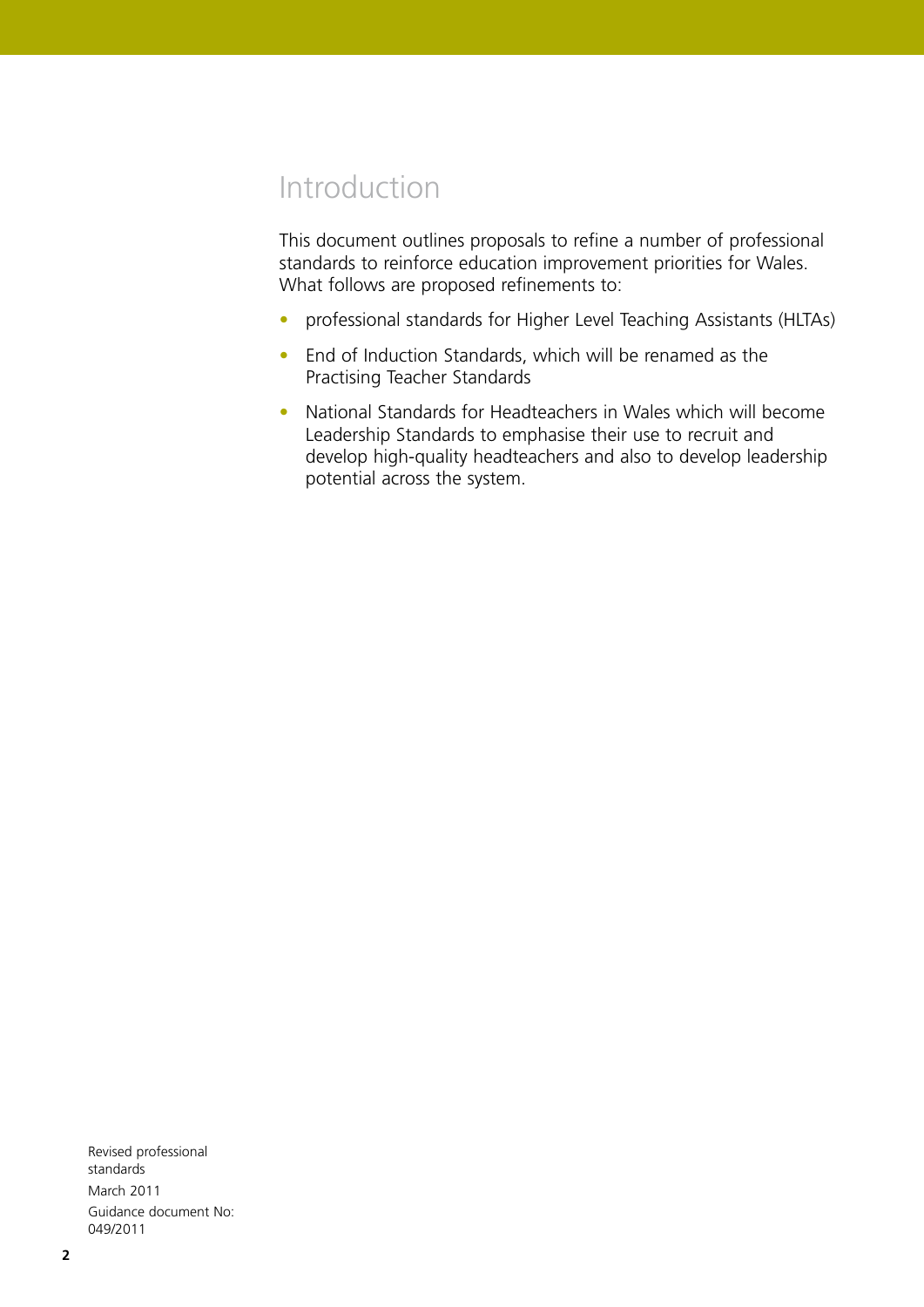## Proposed professional standards for Higher Level Teaching Assistants (HLTAs)

## **(Revised) professional standards for Higher Level Teaching Assistant status in Wales**

Those awarded HLTA status must meet all of the following standards.

## **Professional attributes**

**1.** Have high expectations of children and young people and a commitment to helping them fulfil their educational potential.

**2.** Establish fair, respectful, trusting, supportive and constructive relationships with children and young people.

**3.** Demonstrate the positive values, attitudes and behaviour they expect from children and young people.

**4.** Communicate effectively and sensitively with children, young people, colleagues, parents and carers.

**5.** Recognise and respect the contribution that parents and carers can make to the development and well-being of children and young people.

**6.** Demonstrate a commitment to collaboration and cooperative working with colleagues and external agencies.

**7.** Improve their own knowledge and practice, including responding to advice and feedback.

## **Professional knowledge and understanding**

**8.** Understand the key factors that affect children and young people's learning and progress.

**9.** Know how to contribute to effective personalised provision by taking practical account of inclusion and in particular additional learning needs (ALN).

**10.** Have sufficient understanding of their area(s) of expertise to support the development, learning and progress of children and young people.

**11.** Have achieved level 2 (or above) of the National Qualifications Framework in English or Welsh (first language)/literacy and mathematics/numeracy.

**12.** Know how to use ICT to support their professional activities.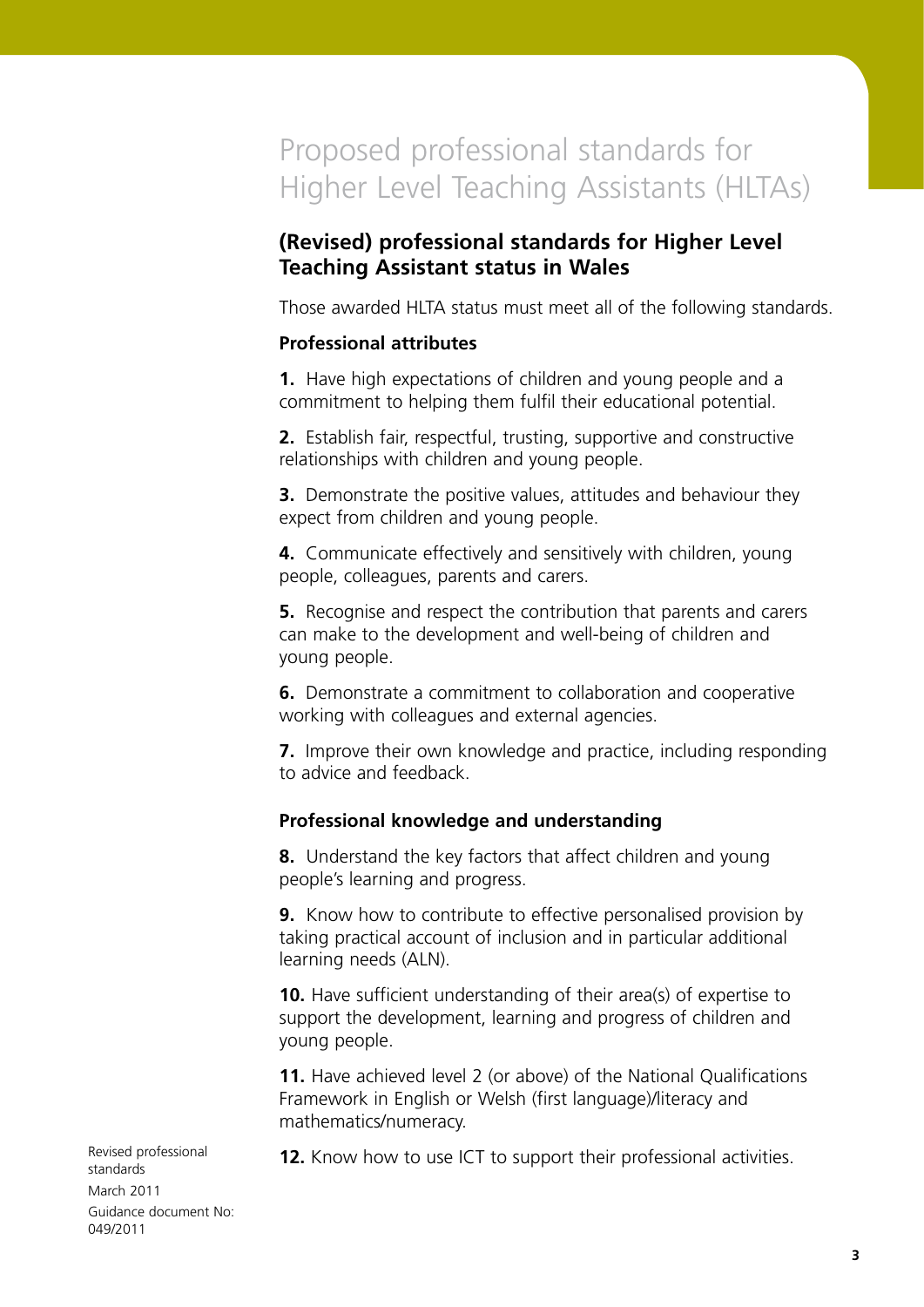**13.** Know how statutory and non-statutory frameworks for the school curriculum relate to the age and ability ranges of the learners they support including an understanding of the principles of the Curriculum Cymreig.

**14.** Understand the objectives, content and intended outcomes for the learning activities in which they are involved.

**15.** Know how to support all learners in accessing the curriculum in accordance with the special educational needs (SEN) code of practice and disabilities legislation.

**16.** Know how other frameworks that support the development and well-being of children and young people impact upon their practice.

**17.** Understand the national education policy context in Wales and the Welsh Assembly Government's national priorities for education.

**18.** Have awareness of the United Nations Convention on the Rights of the Child.

## **Professional skills**

Teaching and learning activities must take place under the direction and supervision of an assigned teacher and in accordance with arrangements made by the headteacher of the school. Those awarded HLTA status must meet all of the following standards.

## **Planning and expectations**

**19.** Use their area(s) of expertise to contribute to teachers' planning and preparation of learning activities.

**20.** Use their area(s) of expertise to plan their role in learning activities.

**21.** Devise clearly structured activities that interest and motivate learners and advance their learning.

**22.** Plan how they will support the inclusion of the children and young people in the learning activities.

**23.** Contribute to the selection and preparation of resources suitable for children and young people's interests and abilities.

#### **Monitoring and assessment**

**24.** Monitor learners' responses to activities and modify the approach accordingly.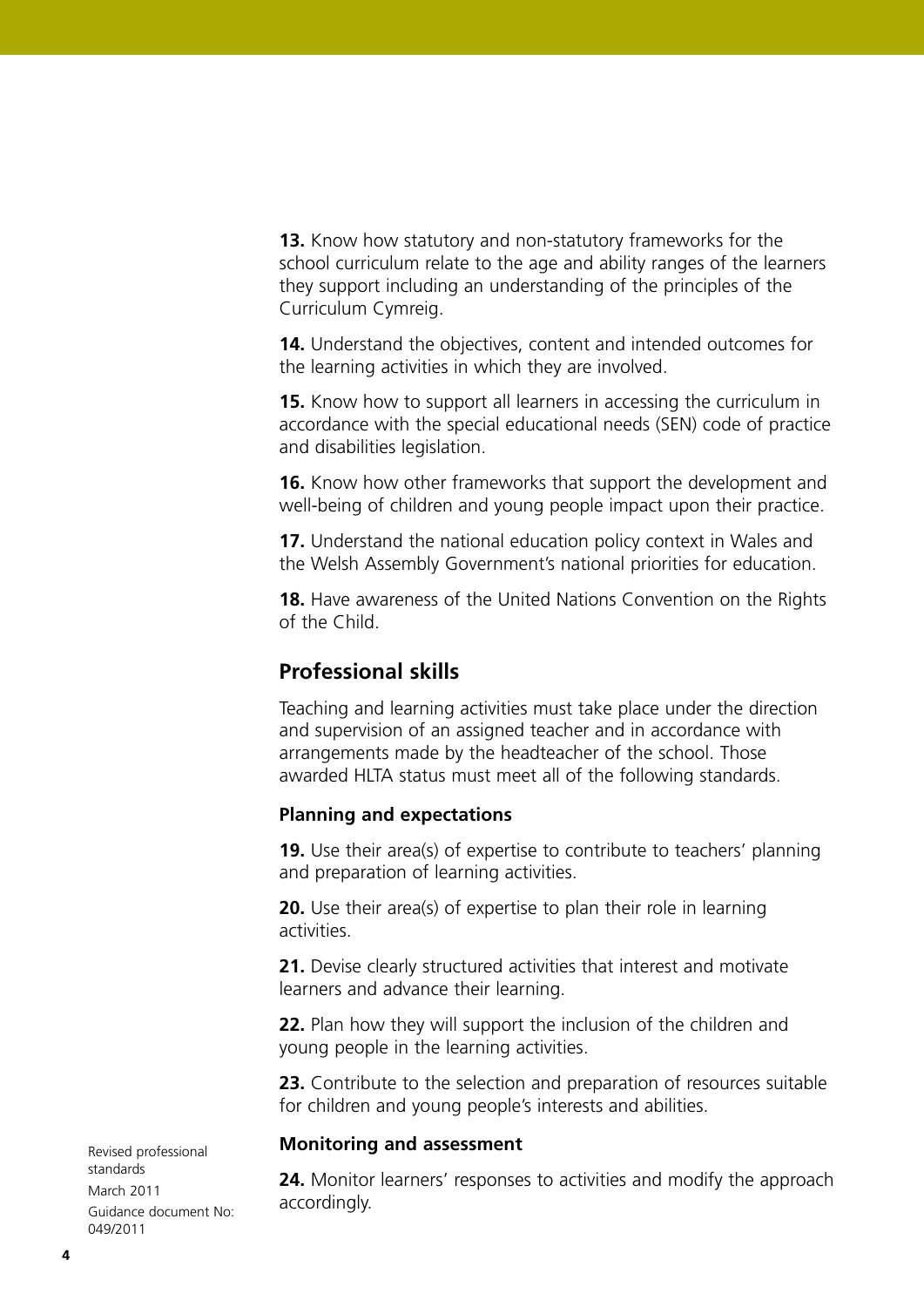**25.** Monitor learners' progress in order to provide focused support and feedback.

**26.** Support the evaluation of learners' progress using a range of assessment techniques.

**27.** Contribute to maintaining and analysing records of learners' progress.

### **Teaching and learning activities**

**28.** Recognise and respond appropriately to situations that challenge equality of opportunity.

**29.** Use effective strategies to promote positive behaviour.

**30.** Use their ICT skills to advance learning.

**31.** Advance learning when working with individuals.

**32.** Advance learning when working with small groups.

**33.** Advance learning when working with whole classes without the presence of the assigned teacher.

**34.** Organise and manage learning activities in ways which keep learners safe.

**35.** Direct the work, where relevant, of other adults in supporting learning.

**36.** Advance learning that takes account of learners' additional learning needs (ALN).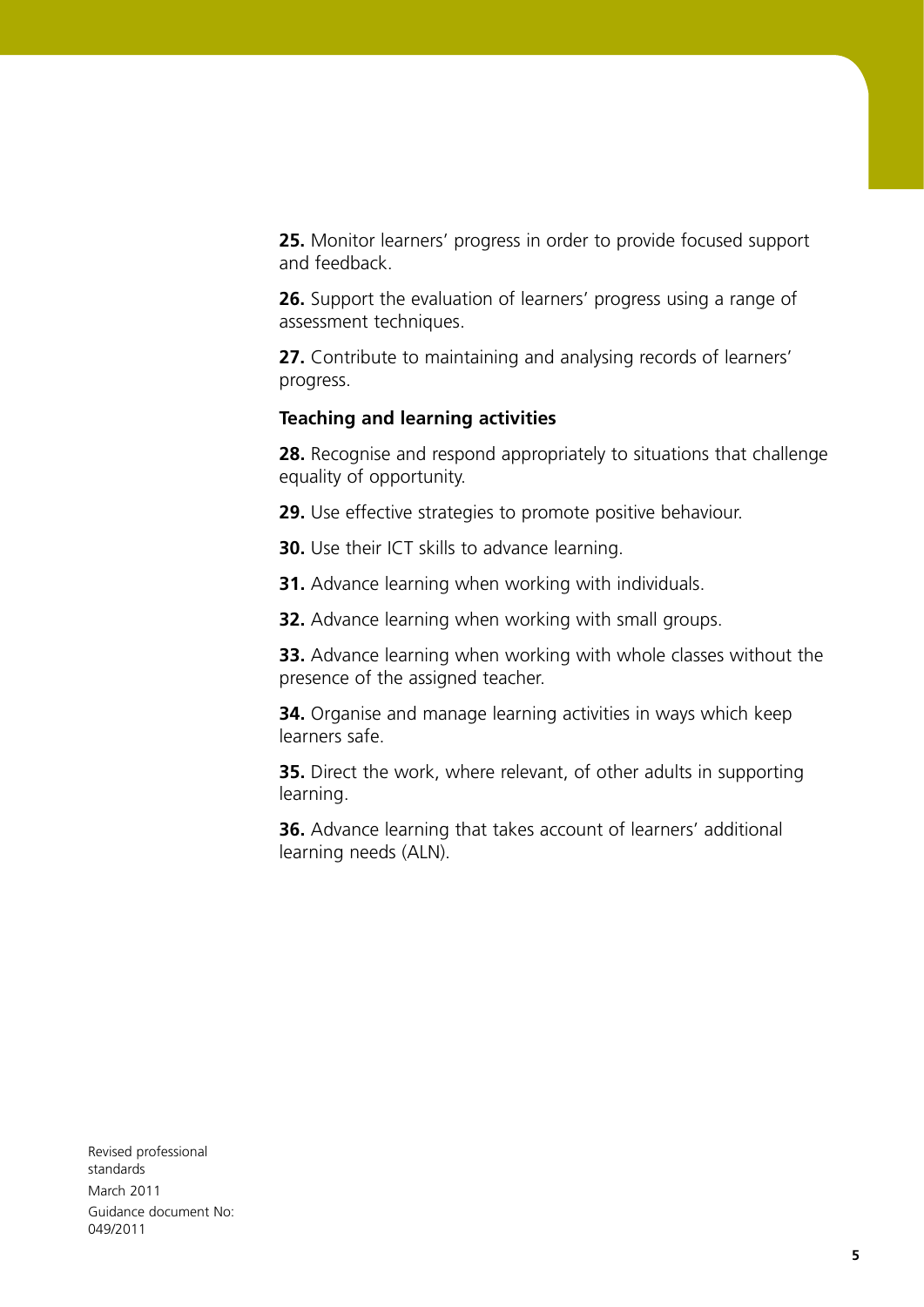## Proposed Practising Teacher Standards

## **Practising Teacher Standards**

Teachers should meet the following Practising Teacher Standards (PTS) at the end of the induction period and continue to meet them throughout their teaching career.

#### **S1: Professional values and attributes**

All teachers must demonstrate that they:

**S1.1** Appreciate the diverse needs of children and young people and provide an education that maximises their learning potential and inclusion in the life and work of the school.

**S1.2** Ensure that relationships with children and young people are respectful, trusting, constructive and supportive of their learning.

**S1.3** Have high expectations of children and young people in order to improve outcomes and well-being for all learners.

**S1.4** Build positive relationships between home and school, and instigate and maintain effective communication with children, young people and their parents/carers.

**S1.5** Encourage and support parents and carers to be actively involved in the progress, development and well-being of children and young people.

**S1.6** Promote and deliver improved opportunities for children and young people through the contribution they make within a community.

**S1.7** Develop effective working relationships with support staff and other professionals and understand the contribution they make to the learning, development and well-being of children and young people.

**S1.8** Are actively involved in professional networks and learning communities in order to maintain up-to-date professional knowledge, are sharing and testing beliefs and understandings with colleagues, and are contributing to the wider development of the school and profession.

**S1.9** Use reflection to identify their own developmental needs and take responsibility for their continuing professional development.

**S1.10** Appreciate the bilingual nature of Wales and have high expectations with regard to Welsh-language development according to context.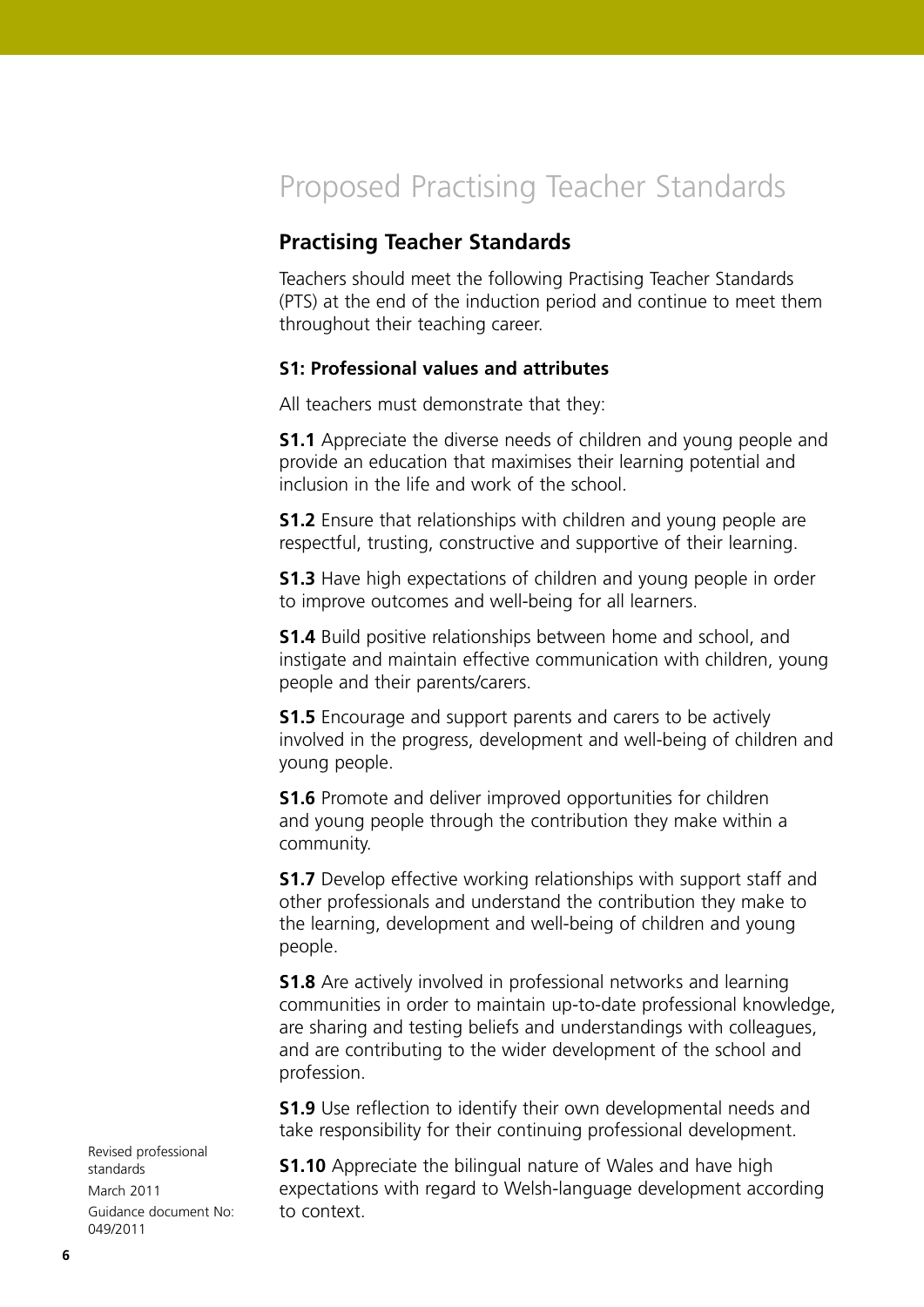### **S2: Knowledge and understanding**

All teachers must demonstrate:

**S2.1** An up-to-date knowledge and understanding of the professional duties and responsibilities of teachers, and the statutory framework within which they work.

**S2.2** Knowledge and understanding of the aims and structure of all national curriculum priorities and cross-cutting themes, including skills frameworks.

**S2.3** An understanding of the expectations, organisational arrangements and pedagogical approach in the key stages or phases before and/or after the ones they teach, and use this knowledge to inform their practice.

**S2.4** An ongoing development of their professional knowledge and understanding of how children and young people's physical, intellectual, linguistic, social, cultural and emotional development can affect their learning and well-being.

**S2.5** A secure knowledge and understanding of their subjects/ curriculum areas and related pedagogy, and how to improve learners' literacy and numeracy skills across the curriculum.

**S2.6** Knowledge of effective use of ICT to support teaching, learning and their wider professional role.

**S2.7** Knowledge of the *SEN Code of Practice for Wales* and how to effectively meet the diverse needs of learners.

**S2.8** Knowledge of how to seek information, advice and support from internal and external sources.

**S2.9** Knowledge of how to use and adapt a range of strategies to promote good behaviour and create a purposeful learning environment.

**S2.10** An awareness of the United Nations Convention on the Rights of the Child.

**S2.11** An understanding of the expectations in the curriculum with regard to Welsh-medium provision and/or Welsh second language.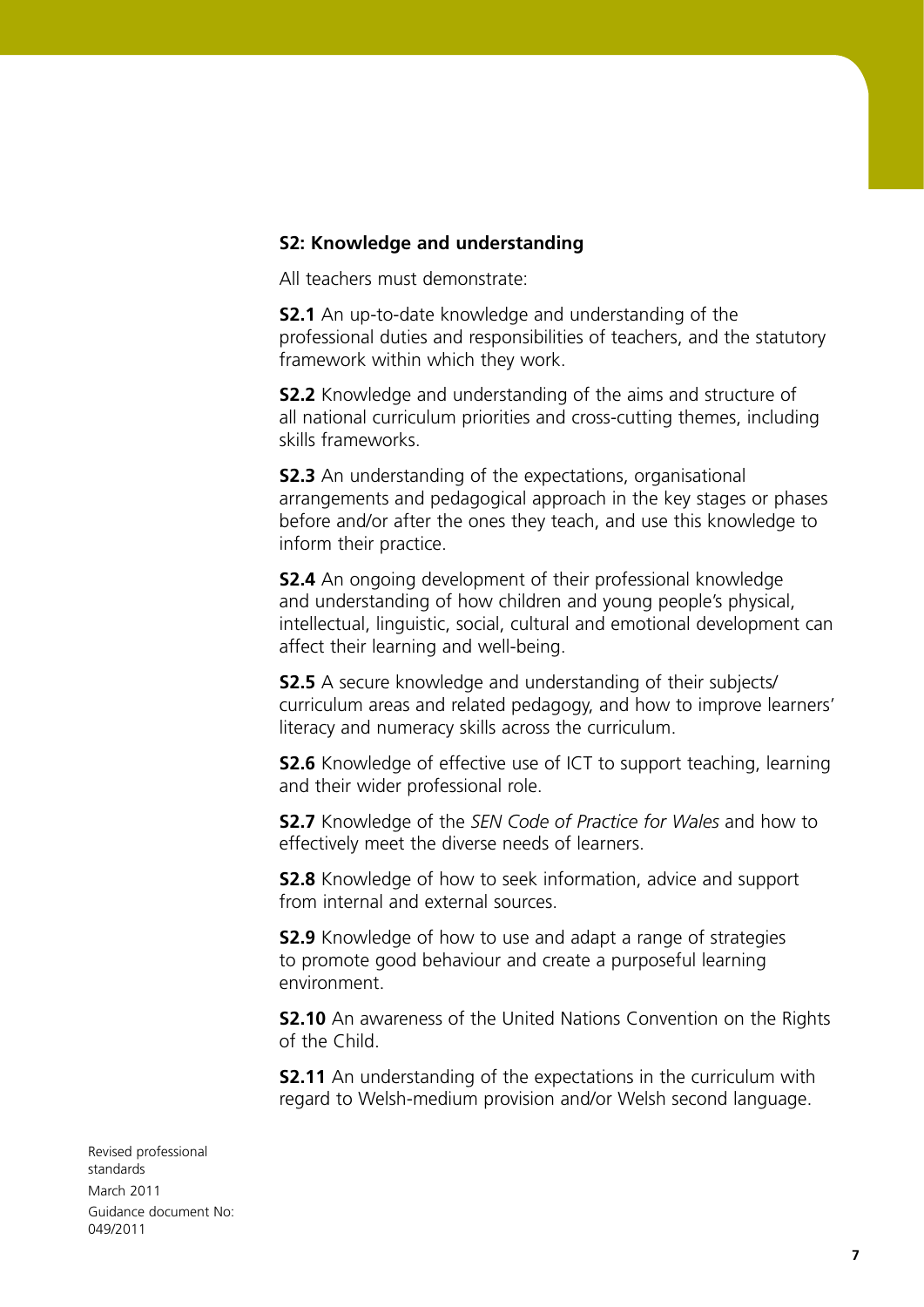## **S3: Teaching – S3.1 Planning, expectations and targets**

All teachers must demonstrate that they:

**S3.1.1** Set challenging teaching and learning objectives that are guided by informed expectations of individual learners based on knowledge of the expected standards of the relevant age group and the range and content of work appropriate to learners in that age group.

**S3.1.2** Use these teaching and learning objectives to plan lessons, and sequences of lessons, with clear plans on how they will assess learners' knowledge, skills and understanding.

**S3.1.3** Personalise learning in order to address individual needs and provide opportunities for all learners to achieve their potential.

**S3.1.4** Identify resources to support learning that will stimulate and motivate learners to achieve desired outcomes while taking into account learners diversity and well-being.

**S3.1.5** Work effectively as a team member and collaborate with colleagues to plan work and establish targets.

**S3.1.6** Plan for support staff to be appropriately involved in supporting learning and ensure they understand the roles they are expected to fulfil.

**S3.1.7** Are able to plan appropriate opportunities for children and young people to learn in settings beyond the classroom.

**S3.1.8** Organise, manage and prioritise time effectively within their wider professional role.

#### **S3: Teaching – S3.2 Monitoring and assessment**

All teachers must demonstrate that they:

**S3.2.1** Know and use a range of monitoring and assessment strategies, including both formative and summative assessment, to evaluate learners' progress towards planned learning objectives, and must use this information to improve their own planning and teaching.

**S3.2.2** Involve learners in target setting and in reflecting upon and evaluating their performance.

**S3.2.3** Know and understand the assessment requirements and arrangements for the subjects/curriculum areas and phases within which they teach, including where appropriate those relating to public examinations and qualifications.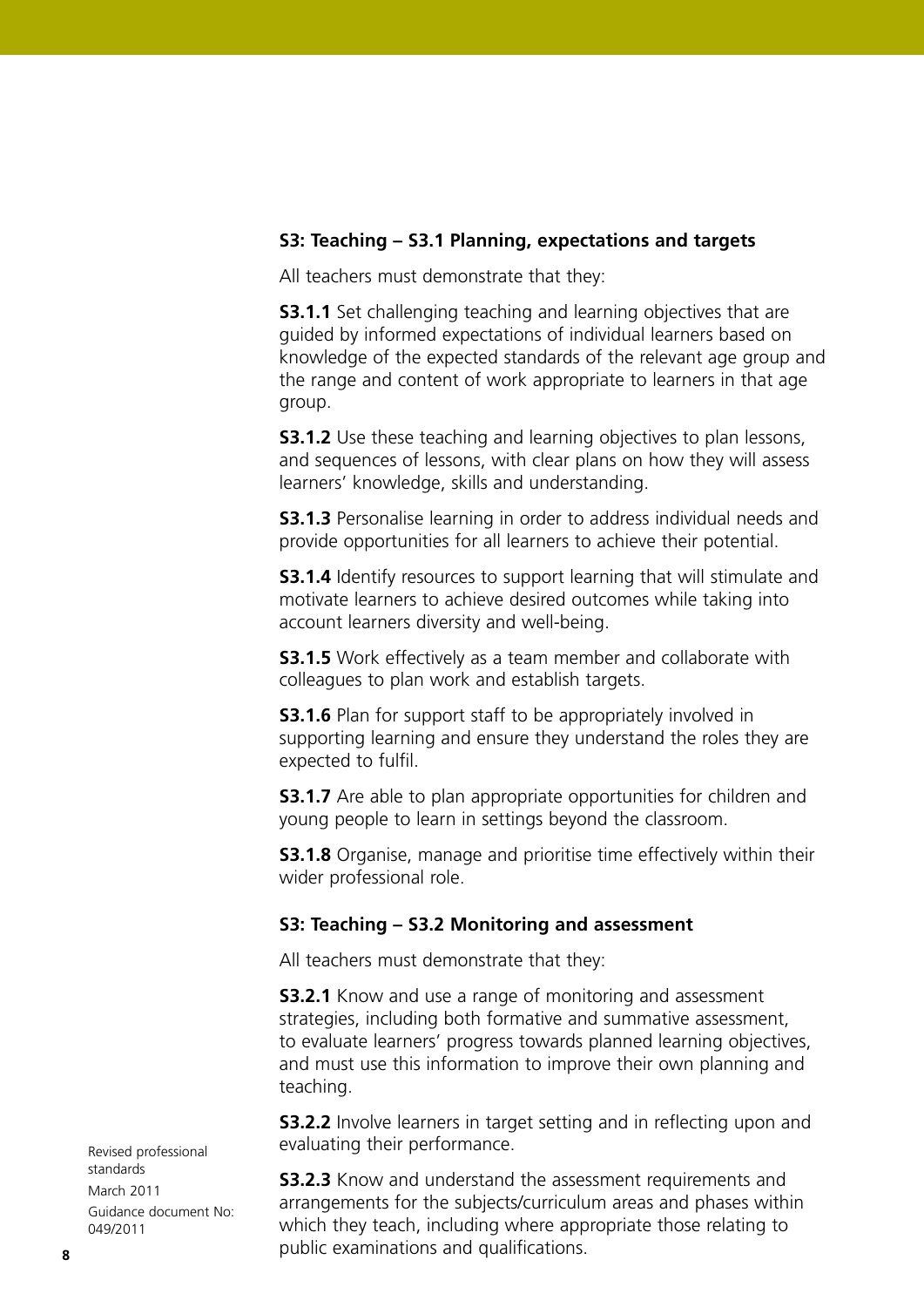**S3.2.4** Identify and support learners with additional learning needs, including more able and talented learners, those who are working below age-related expectations, those who are failing to achieve their potential in learning, and those who experience behavioural, emotional and social difficulties.

**S3.2.5** Record learners' progress and achievements systematically to provide evidence of the range of their work, progress and attainment over time.

**S3.2.6** Use records to provide learners with accurate and constructive feedback on their strengths, weaknesses, attainment, progress and areas for development, including action plans for improvement.

**S3.2.7** Use records as a basis for reporting on learners' attainment and progress, providing colleagues, parents and carers with timely, accurate and constructive feedback on learners' attainment, progress and areas for development.

## **S3: Teaching – S3.3 Teaching and managing learning**

All teachers must demonstrate that they:

**S3.3.1** Have high expectations of and maintain positive relationships with all learners and establish learning environments where all learners feel secure and confident.

**S3.3.2** Teach the required and expected skills, knowledge and understanding relevant to the age range they teach. Make appropriate use of national guidance such as *Developing the Curriculum Cymreig* for learners aged 7–14, and *Wales, Europe and the World* for learners aged 14–19.

**S3.3.3** Teach clearly structured lessons or sequences of work and ensure that all learners have a clear understanding of the learning objectives involved.

**S3.3.4** Employ appropriate teaching strategies that develop all learners' capacity to work collaboratively and independently.

**S3.3.5** Make effective personalised provision for those they teach, including taking practical account of diversity and promoting equality and inclusion in their teaching.

**S3.3.6** Support those learners where the language in which they are being taught is different from the language or form of language of their home.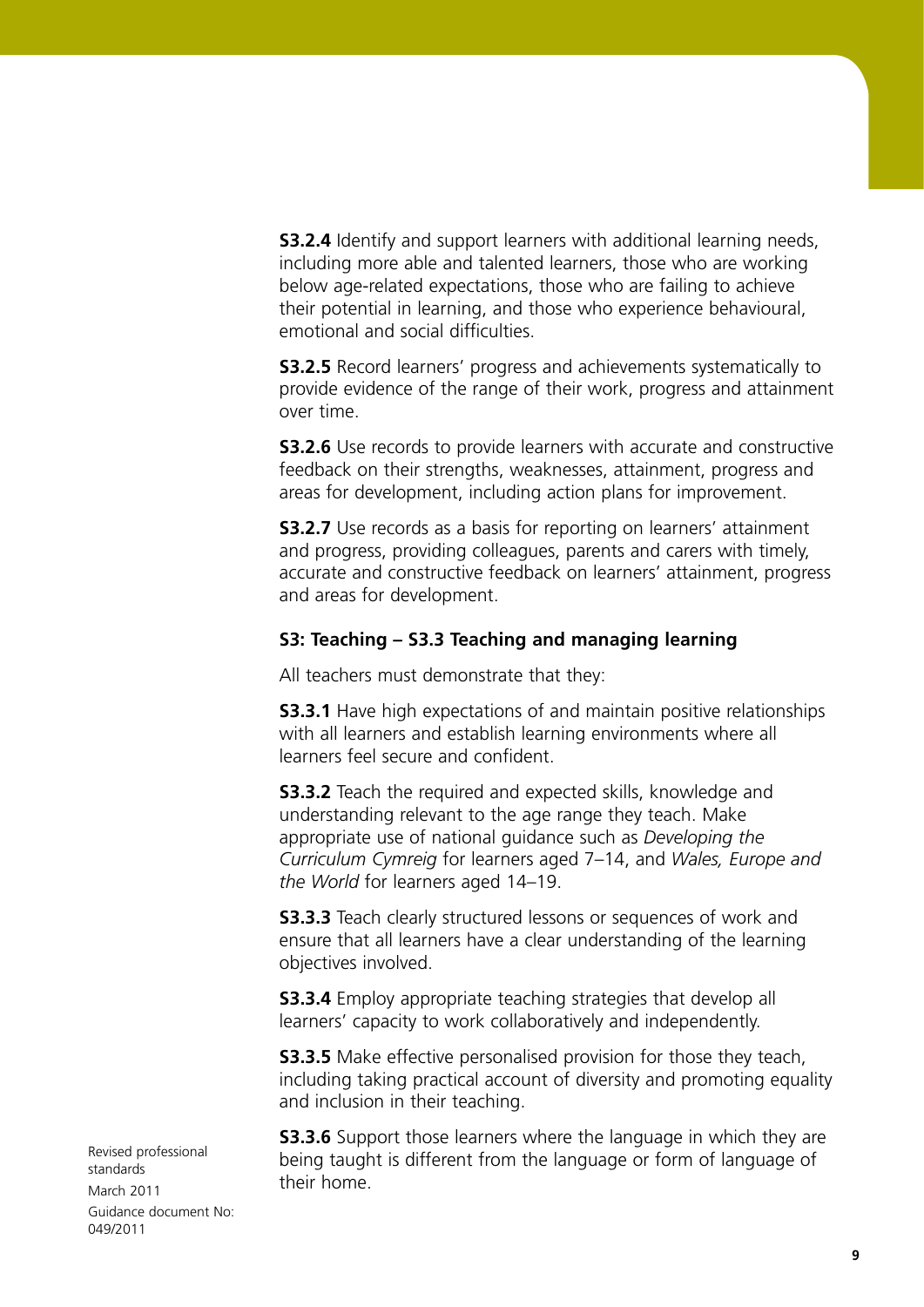**S3.3.7** Take account of the varying interests, experiences and achievements of all those they teach to help learners make good progress.

**S3.3.8** Organise and manage teaching and learning time effectively.

**S3.3.9** Organise and manage the physical learning environment, equipment, materials, texts and other resources safely, and deploy support staff effectively.

**S3.3.10** Maintain an orderly learning environment and manage learners' behaviour constructively. Promote learners' self-control and independence through the development of their social, emotional and behavioural skills.

**S3.3.11** Understand how the legal requirements, national policies, local arrangements and associated procedures on the safeguarding and promotion of the well-being of children should be applied in the learning environment.

**S3.3.12** Use ICT effectively in their teaching and learning.

**S3.3.13** Take responsibility for learning outcomes of a class or classes over a sustained period of time and teach effectively across the age and ability range for which they are deployed.

**S3.3.14** Encourage learners to progress independently by, for example, providing homework or other out-of-school study that consolidates and extends work carried out during lessons.

**S3.3.15** Work cooperatively and collaboratively with other teachers and colleagues, including those from external agencies, to enhance the learning and well-being of those they teach.

**S3.3.16** Promote inclusion and demonstrate commitment to equality of opportunity by challenging instances of prejudice, stereotyping, bullying and harassment, in line with school policies and procedures.

**S3.3.17** Identify opportunities to include cross-cutting themes in their teaching.

**S3.3.18** Promote pupils' understanding of the bilingual context of Wales and their bilingual skills as appropriate.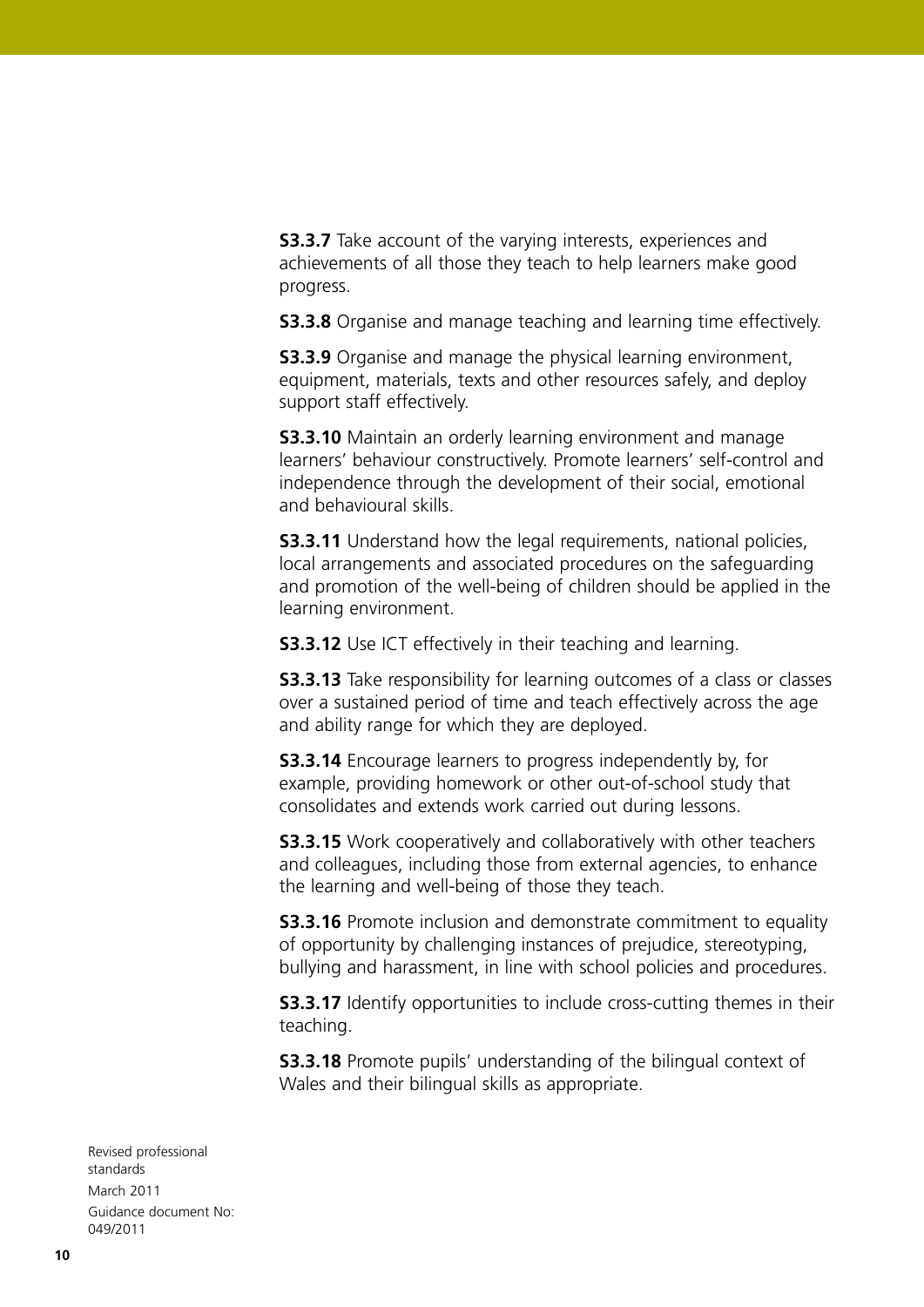## Proposed Leadership Standards

The following sets out draft Leadership Standards as they apply to school practitioners.

## **1. Application of the Leadership Standards**

Draft generic leadership core attributes and Key Areas are set out on pages 10–25. The following describes how they apply to headteachers and other practitioners (teachers and support staff).

## **1.1 Headteachers**

Headteachers are required to meet all elements of the Leadership Standards. These comprise the leadership core attributes and Key Areas on pages 10–25, together with the additional headteacher core purpose set out below. The Leadership Standards as a whole also serve to support headteachers' ongoing professional development.

## **Core purpose of the headteacher**

The core purpose of the headteacher is to provide professional leadership and management for their school.

The headteacher will ensure high-quality teaching and learning opportunities for all learners and high standards of achievement in all areas of the school's work.

The headteacher is the lead professional and lead learner in the school and is responsible for:

- creating an exciting, stimulating, productive and inclusive learning environment for learners and staff
- securing the mission, creating vision and establishing the strategic direction of the school
- managing change and shaping the future of the school
- securing success and improvement for the school through school self-evaluation
- ensuring high-quality teaching, high-quality individual learning opportunities for all learners and high standards of achievement
- providing equality of opportunity for all
- developing, implementing, monitoring and continually improving policies and practices
- operating within a regulatory framework and interpreting and applying relevant legislation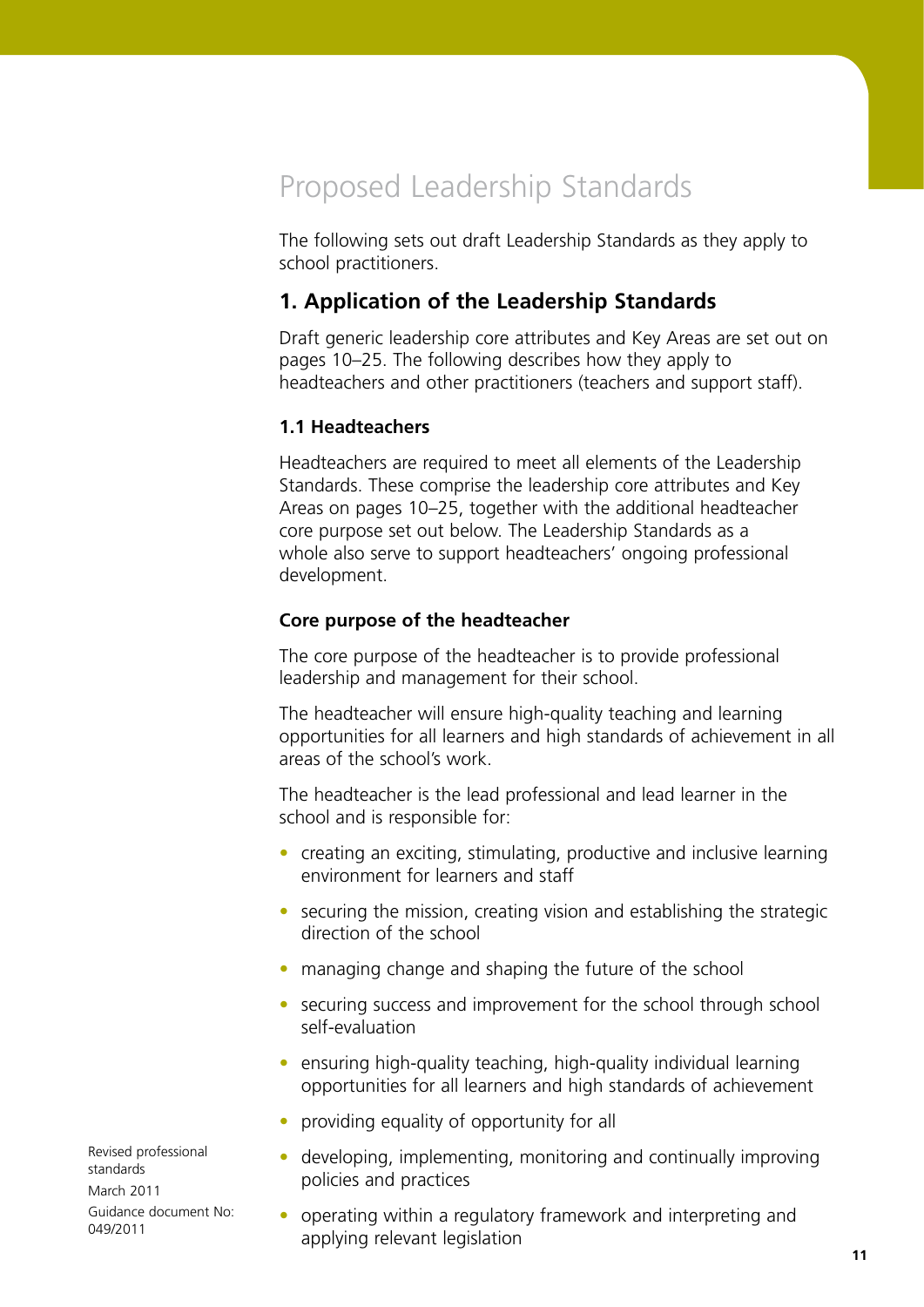- managing and organising the school from day-to-day to ensure that resources, including the school environment and human resources, are efficiently, effectively and safely used to achieve the school's aims and objectives
- securing the commitment of the wider community to the school by developing and maintaining effective networks
- creating an environment that reflects the language and culture of Wales and promotes learners' bilingual skills according to context
- ensuring their own professional development and the professional development of all staff in the school.

## **1.2 Teachers and support staff**

For other practitioners, teachers and support staff the Leadership Standards serve as a tool to support ongoing leadership development. The guidance will set out how practitioners can use the Leadership Standards to review and reflect on their leadership practice and identify priorities for further professional development.

## **2. The core attributes of leadership**

The following attributes identify the core knowledge and skills, the personal qualities and values and the professional characteristics attributable to the six Key Areas of the Leadership Standards. The core attributes are not exhaustive and should not be used as a checklist. Additional attributes relating to each of the six Key Areas are also set out in Section 3 of the standards.

## **2.1 Knowledge and skills**

This element identifies the essential knowledge and skills required to lead and manage effectively. Leaders should actively engage in reflective learning to gain a greater understanding of the core leadership functions, including:

- the professional role of the educational leader
- leadership and management principles
- school self-evaluation and improvement.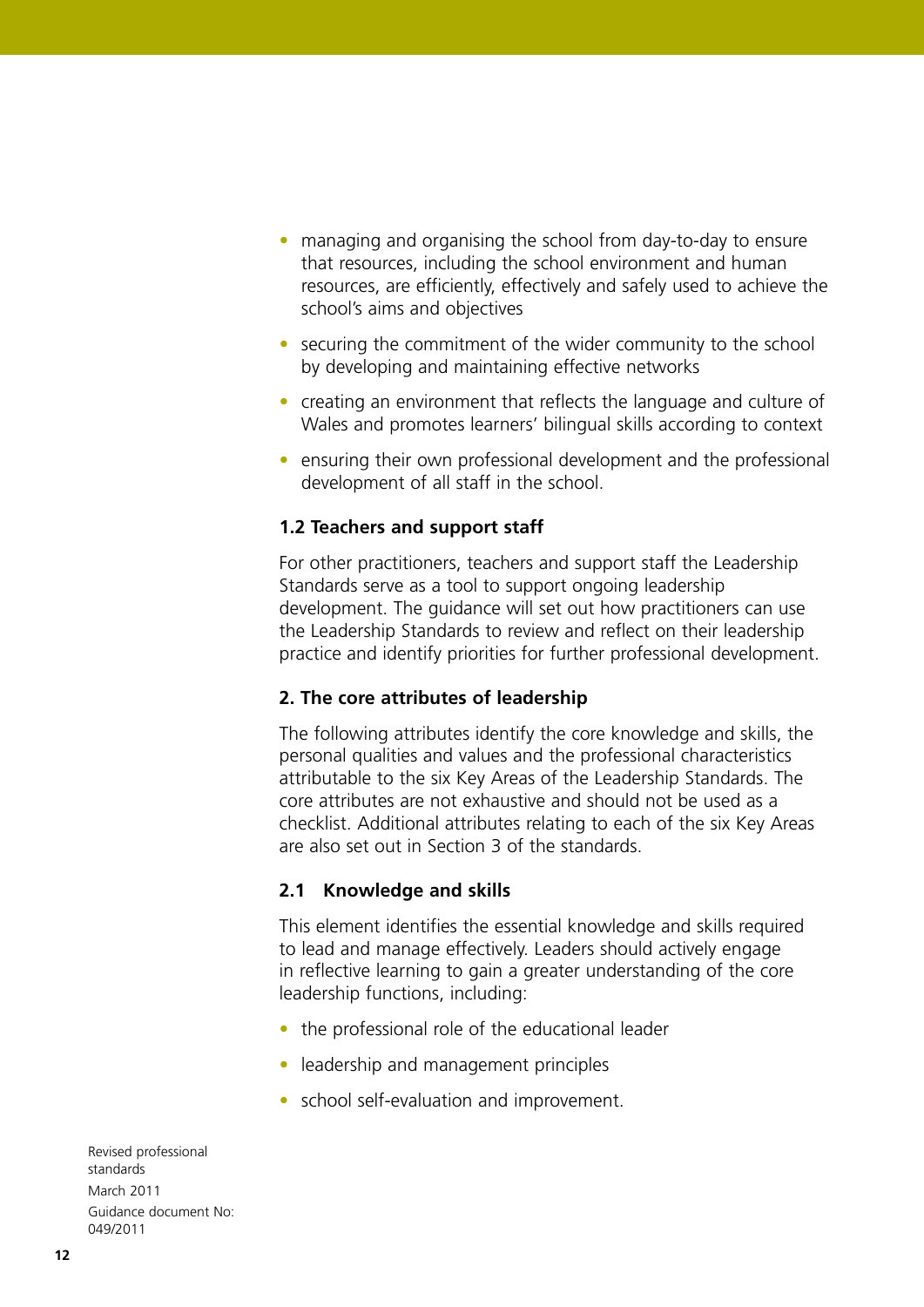### **2.2 Personal qualities and values**

This element focuses upon the personal characteristics that individuals bring to leadership roles. They may be innate qualities and values and/or traits developed through personal experience.

- Commitment
- Confidence
- Consistency
- Courage
- Creativity
- Empathy
- Flexibility
- Honesty
- Humour
- Impartiality
- **•** Inspiration
- Integrity
- Motivation
- Perseverance
- Problem solving
- Reliability
- Resilience
- Respect
- Self-awareness
- Value for others

## **2.3 Professional characteristics**

This element clarifies the diverse professional capabilities leaders draw upon to undertake the core leadership functions effectively. Through their professional interactions, leaders should:

- apply and understand frameworks of accountability
- celebrate diversity and promote social inclusion and equal opportunities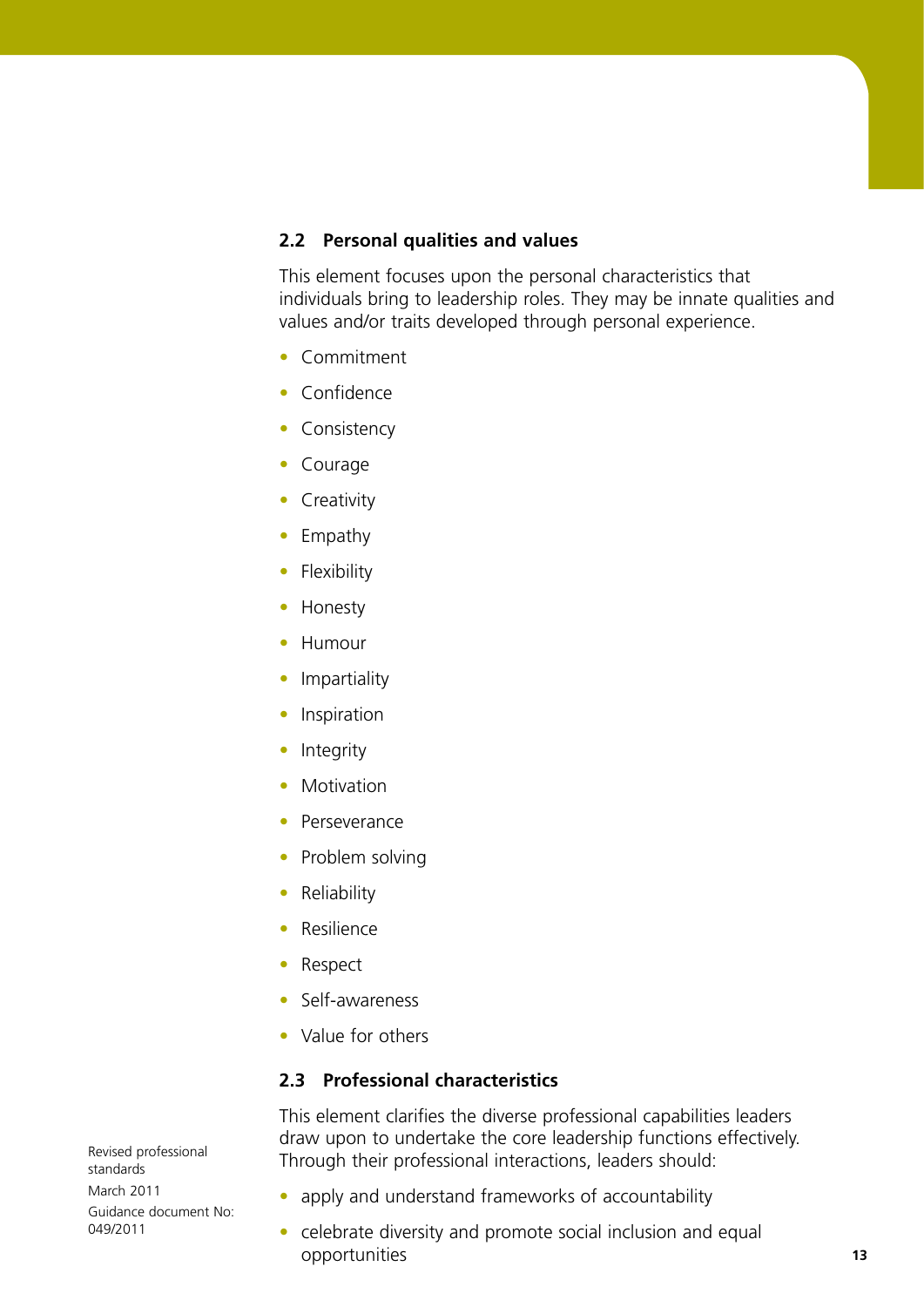- challenge and support
- communicate clear purpose and direction
- deal with ambiguity and change
- develop self and others
- value teams and work collaboratively.

## **3. The six Key Areas of leadership**

#### **Key Area 1 – Creating strategic direction**

Engaging in constructive thinking about the future is essential to effective leadership. Leaders should create a shared and corporate strategic vision that inspires and motivates all members of the school community. This vision should encapsulate the educational values and the moral purpose of the leadership team and governing body to secure the improvement and development of the school.

### **Within this Key Area, the specific attributes and actions are:**

#### **Knowledge and skills:**

- **1.1** schools of the future
- **1.2** models of leadership
- **1.3** ways to establish, implement and sustain a shared vision
- **1.4** distributed leadership

**1.5** strategic planning, monitoring and reporting processes

**1.6** new technologies, their use and impact

**1.7** contemporary developments in education at local, national and global levels

**1.8** the Welsh Assembly Government's national priorities for education.

## **Personal qualities and values:**

**1.9** thinks analytically and strategically, building and sustaining a coherent vision in a range of compelling ways

**1.10** promotes the school's vision of excellence and equality of opportunity which sets high standards for every child

**1.11** inspires, challenges, motivates and empowers others to carry the vision forward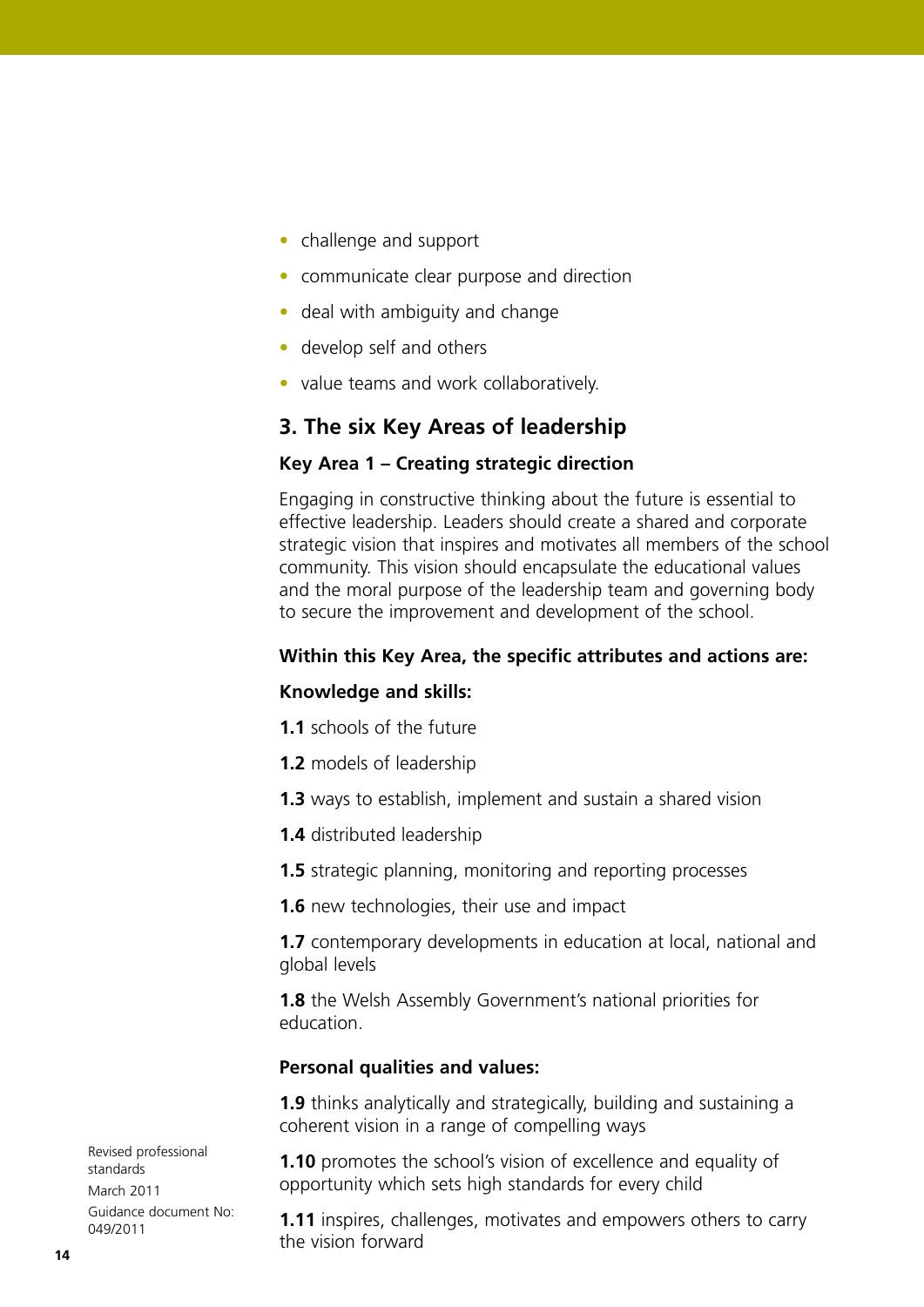**1.12** commits to the social inclusion agenda and the ability and right of all to be the best they can be

**1.13** develops self-belief in all learners and adults involved in the school.

## **Professional characteristics:**

**1.14** manages change by working with and through other people

**1.15** sets and achieves ambitious, challenging goals and targets (for learners and staff)

**1.16** effectively uses appropriate technologies

**1.17** addresses barriers to learning

**1.18** understands and responds to the national education policy context in Wales

**1.19** forges effective links between and understands the interdependency of the six Key Areas of the National Standards for Leadership in Wales

## **Actions:**

**1.1a** ensures the vision for the school is clearly articulated, shared, understood and acted upon effectively by all

**1.2a** works within the school community to translate the vision into agreed objectives and operational plans which will achieve sustained school improvement

**1.3a** embodies the vision and values through daily practice and continual advocacy

**1.4a** motivates and works with others to create an effective school climate and shared culture

**1.5a** employs creativity, innovation and new technologies to achieve excellence

**1.6a** ensures that strategic planning takes account of the diversity, values, experience and context of the school and the community at large

**1.7a** develops the school based on a commitment to continuous improvement and sustainable development.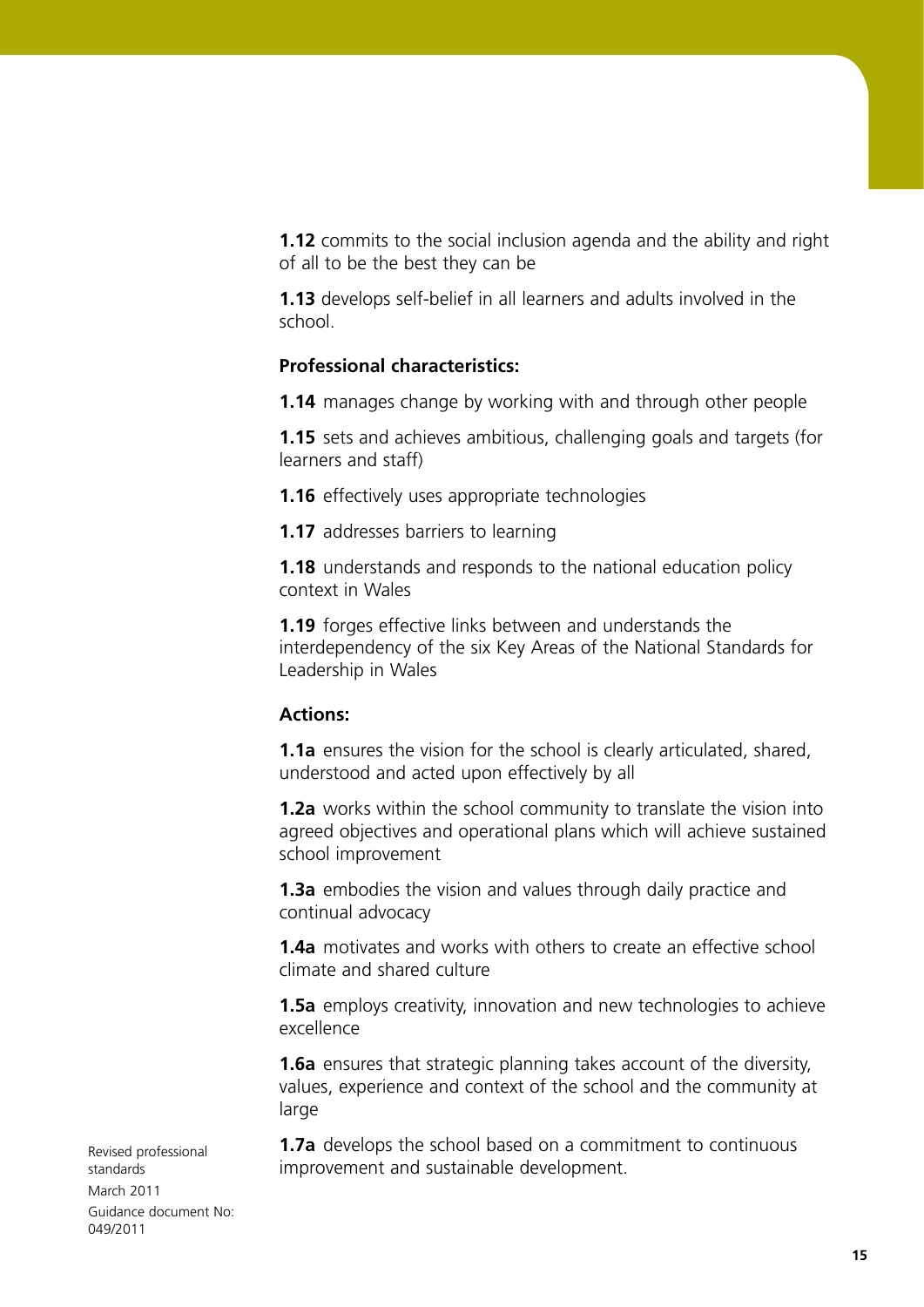## **Key Area 2 – Leading learning and teaching**

Securing effective learning and teaching is at the heart of the school's purpose. Leaders, working with staff and governors, create the conditions and structures to support effective learning and teaching for all.

Leaders have a direct responsibility for the quality of learning and teaching and for learners' achievement. This implies setting high expectations and monitoring and evaluating the effectiveness of learning outcomes. The climate and learning culture created in the school should enable learners to become effective, enthusiastic, independent learners, committed to and equipped for lifelong learning.

## **Within this Key Area, the specific attributes and actions are:**

## **Knowledge and skills:**

- **2.1** effective transition and a continuum of learning
- **2.2** strategies for raising achievement and achieving excellence
- **2.3** models of learning and learner development
- **2.4** strategies for creating a learning culture within the school
- **2.5** the effective use of new technologies to support learning and teaching
- **2.6** principles of quality learning, teaching and assessment
- **2.7** models of behaviour management
- **2.8** strategies for ensuring social inclusion, diversity and access
- **2.9** curriculum design and management.

## **Personal qualities and values:**

**2.10** exhibits determination to raise standards for all learners

**2.11** establishes a learning community that supports effective learning and teaching based on the needs of individual learners

**2.12** demonstrates personal enthusiasm and commitment to the learning process

**2.13** models principles of effective learning in their own leadership practice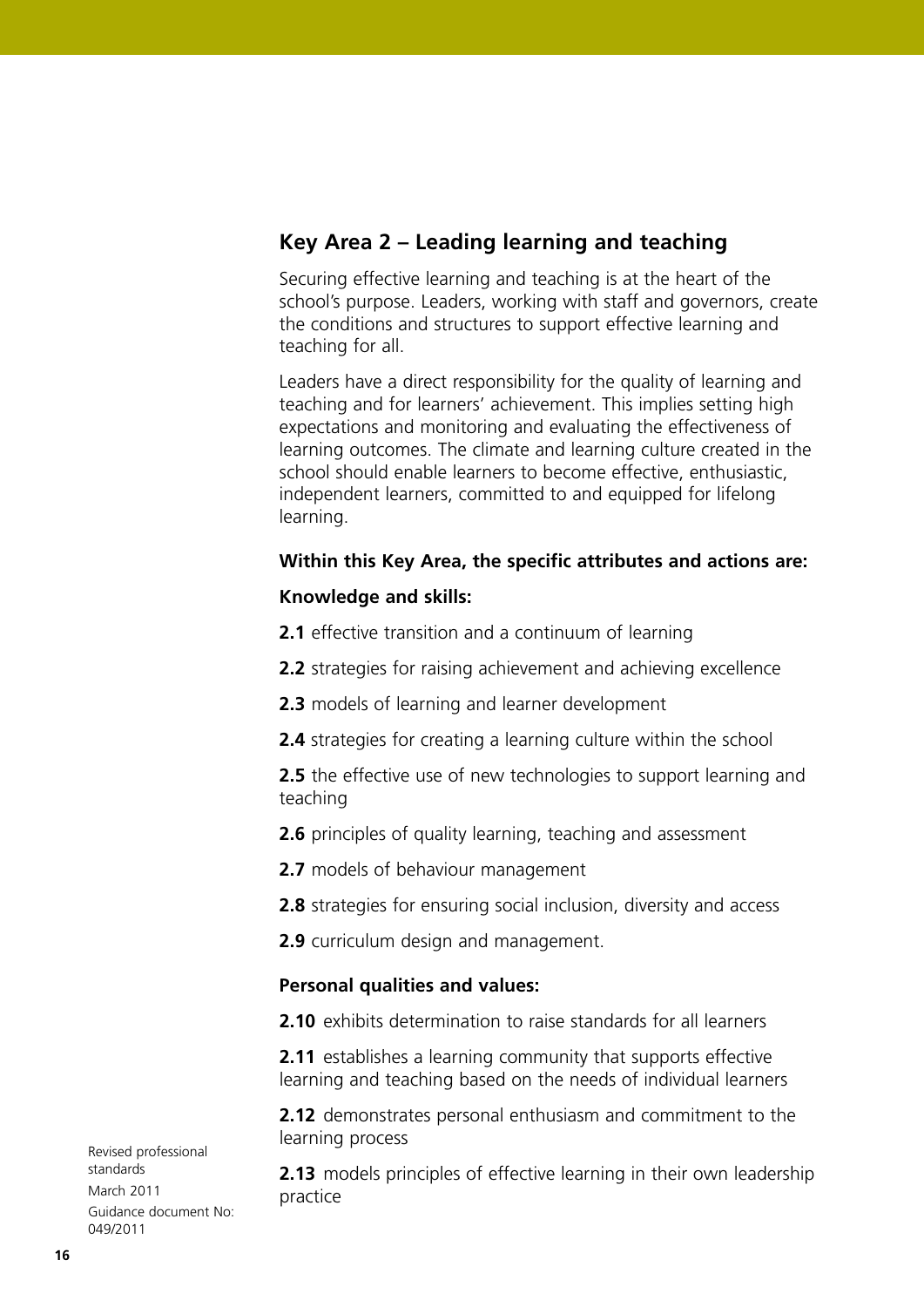**2.14** engenders self-esteem and confidence

**2.15** promotes and sustains positive relationships and behaviour

**2.16** commits to high achievement and high expectations

**2.17** recognises and celebrates learner attainment outside academic and vocational areas.

## **Professional characteristics:**

**2.18** ensures entitlement to effective learning and teaching for all pupils

**2.19** takes account of changes/reviews to the curriculum, assessment, examinations and qualifications

**2.20** identifies and addresses pastoral needs

**2.21** demonstrates and shares professional knowledge of the principles and practice of effective learning and teaching

**2.22** engages in professional conversation and debate about curriculum, learning, teaching and assessment issues

**2.23** initiates and supports action-based research and debate about effective learning and teaching, and develops relevant strategies for managing performance

**2.24** conducts an honest self-evaluation of the school's strengths and areas of improvement in learning and teaching

**2.25** acknowledges excellence and challenges poor performance

**2.26** recognises the contribution that activities outside the classroom can make to social inclusion and lifelong learning.

## **Actions:**

**2.1a** ensures a consistent and continual school-wide focus on learners' achievement

**2.2a** ensures that both school and classroom climates promote effective learning and teaching for all

**2.3a** ensures the equity of academic, vocational and experiential learning routes

**2.4a** places learning at the centre of strategic planning and resource management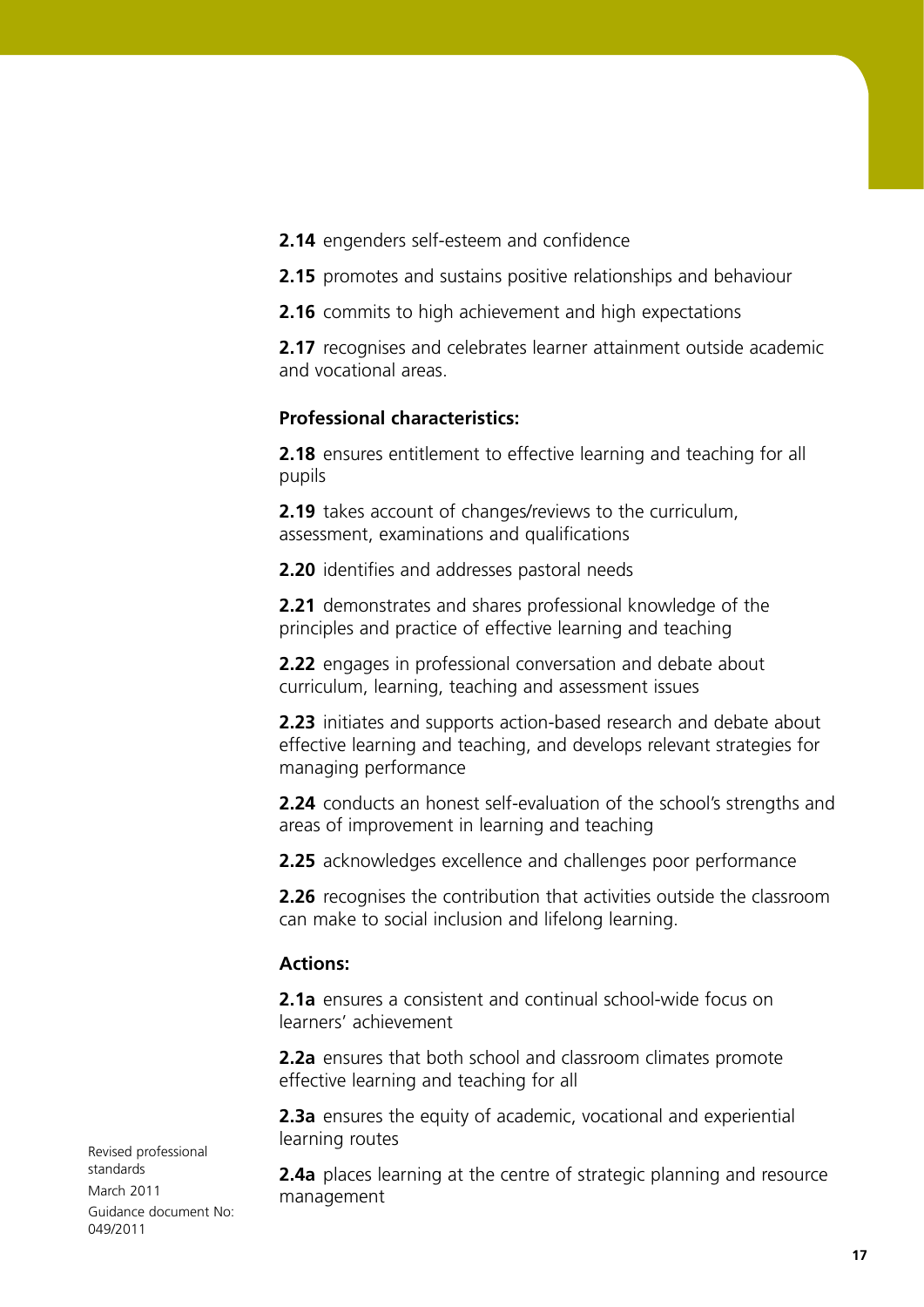**2.5a** actively engages in the securing of social inclusion for all learners with a view to meeting their individual learning needs

**2.6a** enables learners to develop independence and to acquire thinking and learning skills

**2.7a** establishes creative, responsive and effective approaches to learning and teaching in every subject to meet and support the aims of the school

**2.8a** uses data and benchmarks to monitor progress in every child's learning and to focus teaching

**2.9a** ensures an ethos of challenge and support where all learners can achieve success and become engaged in their own learning

**2.10a** demonstrates and articulates consistently high expectations and sets stretching targets for the whole school community

**2.11a** implements strategies that secure high standards of behaviour and attendance

**2.12a** determines, organises and implements the curriculum

**2.13a** ensures that the curriculum promotes the Curriculum Cymreig and satisfies the requirements of the national curriculum in Wales

**2.14a** ensures effective assessment procedures, including assessment for learning

**2.15a** promotes learners' understanding of the bilingual context of Wales and develops their bilingual skills as appropriate

**2.16a** takes a strategic role in the development of new technologies to enhance and extend the learning experiences of learners and the teaching capabilities of teachers

**2.17a** monitors and evaluates the curriculum and its assessment and identifies and acts on areas for improvement

**2.18a** maintains a high visibility around the school and devotes considerable time to interaction with learners, staff and parents/carers

**2.19a** implements strategies to ensure that learners' additional learning needs are met.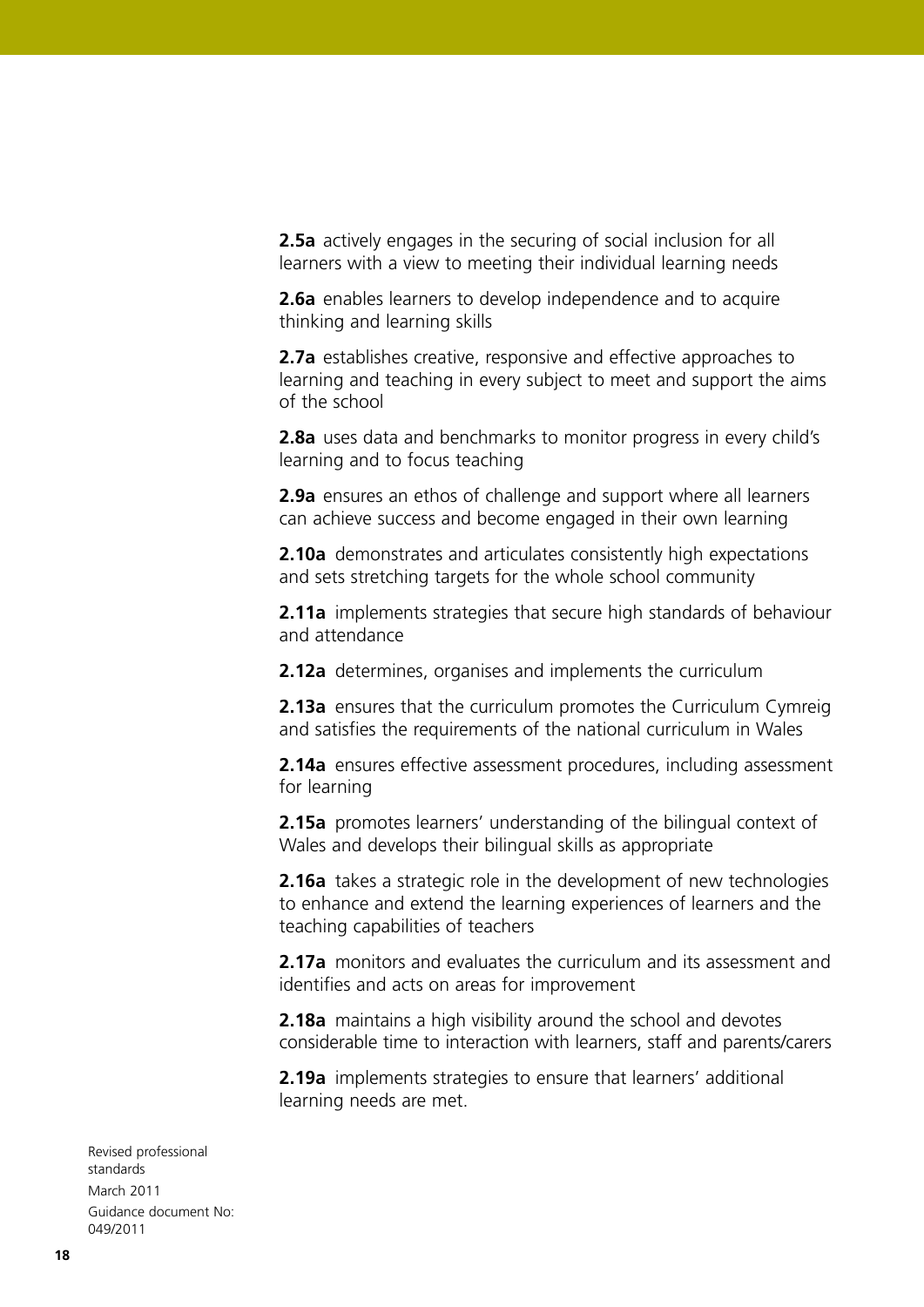## **Key Area 3 – Developing and working with others**

Effective relationships are particularly important in leadership as leaders, and headteachers in particular, work with the whole school community. Leadership involves building professional learning communities that enable all to achieve. Through performance management and effective continuing professional development, leaders enable all staff to achieve high standards. Leaders should be committed to their own continuing professional development in order to equip themselves with the capacity to deal with the complexity of their role and the range of leadership skills and actions required of them.

## **Within this Key Area, the specific attributes and actions are:**

### **Knowledge and skills:**

**3.1** significance of interpersonal relationships, adult learning and models of continuing professional development (CPD)

**3.2** strategies to promote self- and team development

**3.3** the professional and pastoral needs and aspirations of all members of staff

**3.4** the relationship between CPD and sustained school improvement.

## **Personal qualities and values:**

**3.5** promotes collegiality

**3.6** develops the trust and support of staff

**3.7** inspires, motivates and challenges others

**3.8** manages emotions and performance well under pressure

**3.9** reflects upon their own leadership and the leadership and professional practice of others in the school.

## **Professional characteristics:**

**3.10** recognises and celebrates good practice

- **3.11** adopts different leadership styles as appropriate
- **3.12** distributes leadership responsibilities
- **3.13** undertakes the role of mentor and coach when appropriate
- **3.14** fosters an open, fair and equitable culture in the school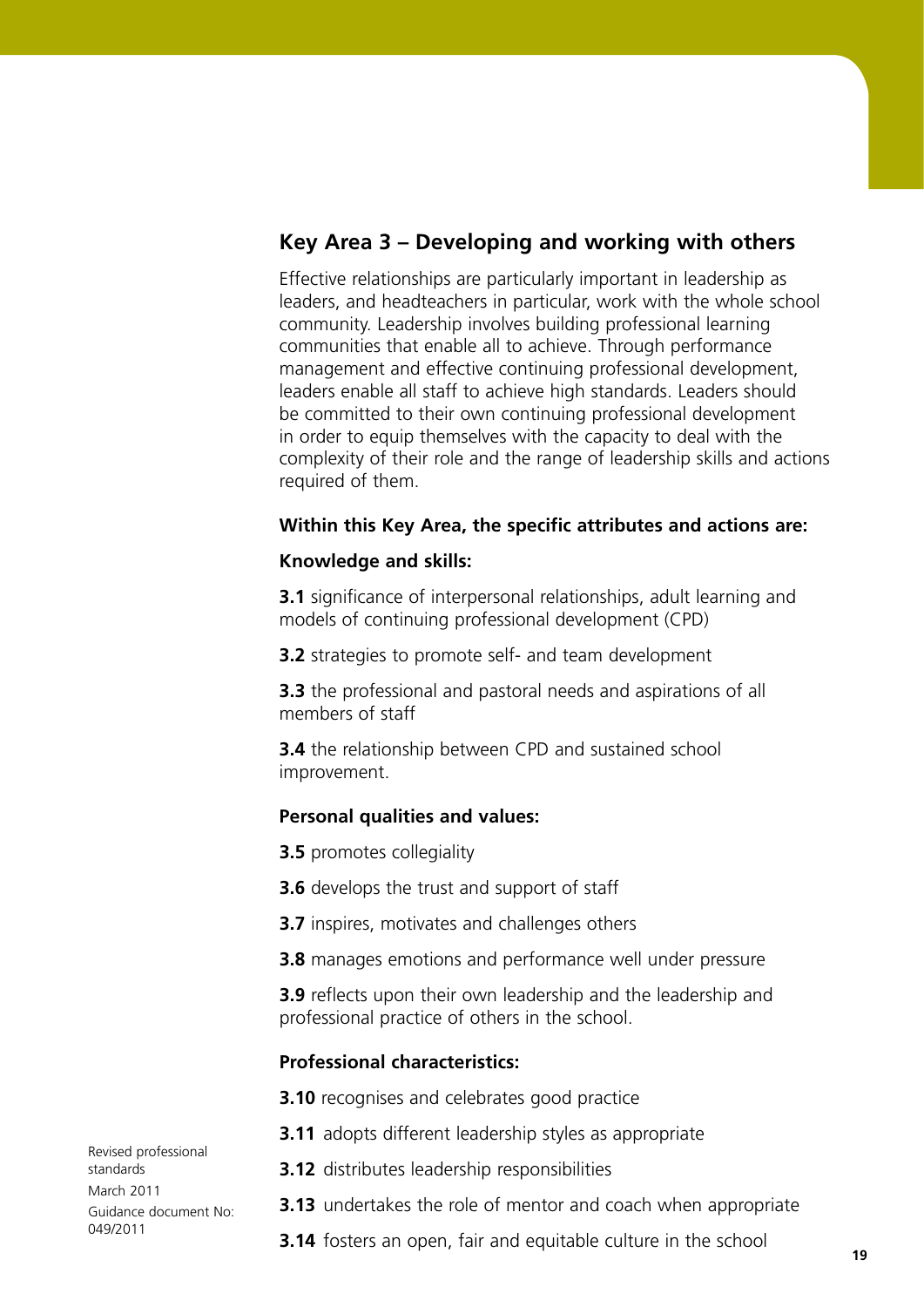**3.15** develops, empowers and sustains effective teams

**3.16** collaborates and networks with others, within and beyond the school

**3.17** gives and receives effective feedback to improve personal performance

**3.18** works effectively with the governing body to fulfil the school's mission

**3.19** makes timely and confident decisions within a collegial culture.

#### **Actions:**

**3.1a** treats people fairly, equitably and with dignity and respect to create and maintain a positive school climate

**3.2a** shares and distributes leadership, builds teams and works cooperatively within and outside the school to achieve school goals and objectives

**3.3a** creates an environment in which others can grow professionally

**3.4a** develops and nurtures leadership potential in others to build the leadership capacity of the school

**3.5a** builds a collaborative learning culture within the school and actively engages with other educational establishments to build effective learning communities

**3.6a** ensures that the school contributes, where appropriate, to the training of future teachers and other adults who work with learners

**3.7a** develops and maintains effective strategies and procedures for staff induction, early and continuous professional development and performance review

**3.8a** ensures effective planning, allocation, support and evaluation of work undertaken by teams and individuals, providing clear delegation of tasks and devolution of responsibilities

**3.9a** acknowledges and celebrates the responsibilities and achievements of individuals and teams

**3.10a** develops and maintains a climate of high expectations for self and others and takes appropriate action when performance is unsatisfactory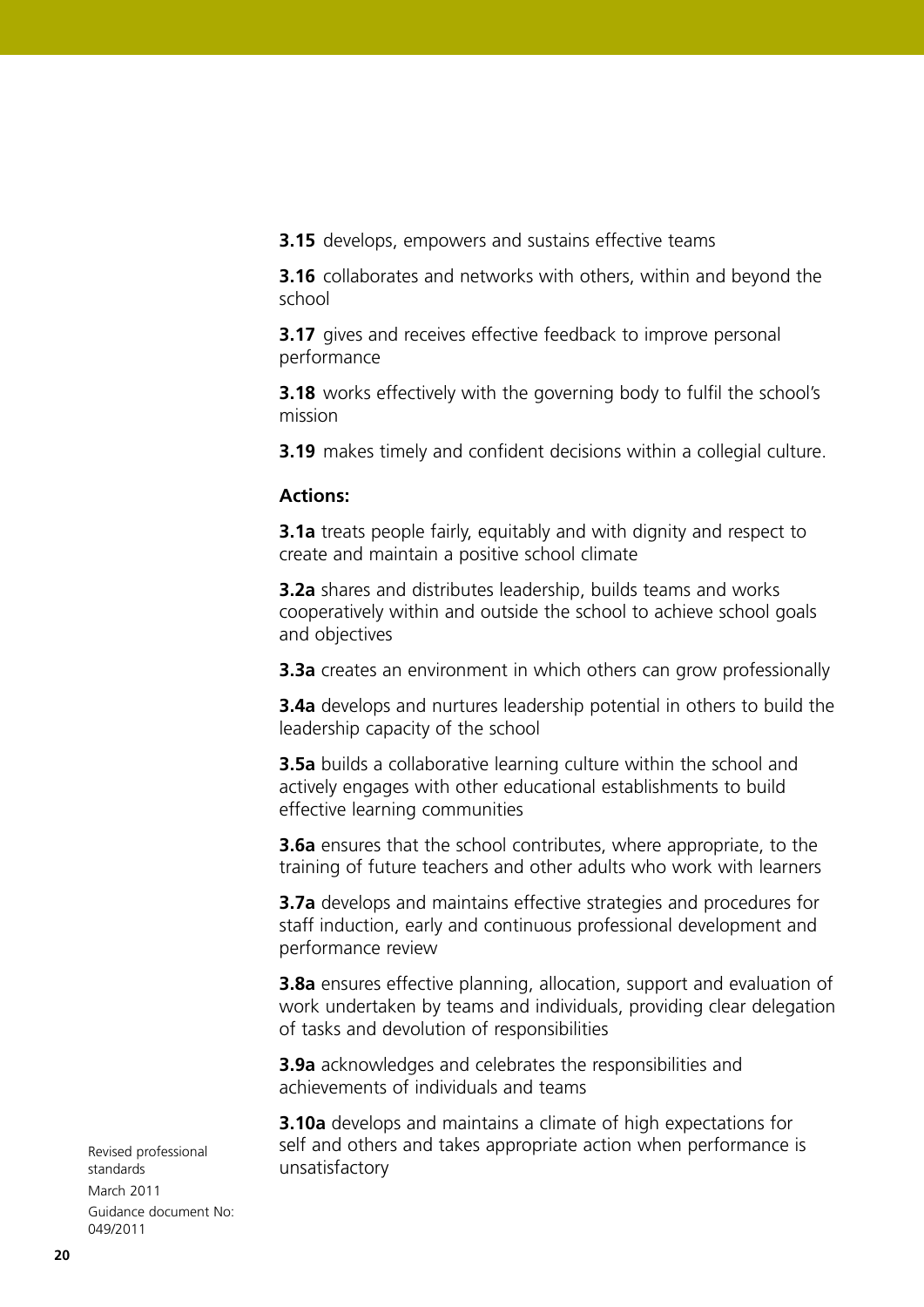**3.11a** regularly reviews and reflects on his or her own practice, sets personal targets and takes responsibility for personal development

**3.12a** has regard for own workload and that of others to ensure a work–life balance

**3.13a** ensures effective arrangements for the coordination of provision for learners with additional learning needs.

## **Key Area 4 – Managing the school**

Leaders need to provide effective organisation and management within the school they lead and ensure that the school and the people and resources within it are organised and managed to provide an efficient, effective and safe learning environment. Leaders should implement effective processes to develop and review policies and plans and ensure the effective and efficient use of available resources and finance.

## **Within this Key Area, the specific attributes and actions are:**

## **Knowledge and skills:**

**4.1** legal issues relating to managing a school including child protection, health and safety, equal opportunities, race relations, disability and human rights legislation, employment law

**4.2** models of organisations and principles of organisational development

**4.3** principles of school improvement

**4.4** project management techniques

**4.5** strategic financial planning, budgetary management and principles of best value

**4.6** human resource management, governance, security and access issues relating to the diverse use of school facilities to create a safe, secure environment for all

**4.7** use of new technologies to enhance organisational effectiveness

**4.8** future development of school buildings and facilities

**4.9** principles of inclusion.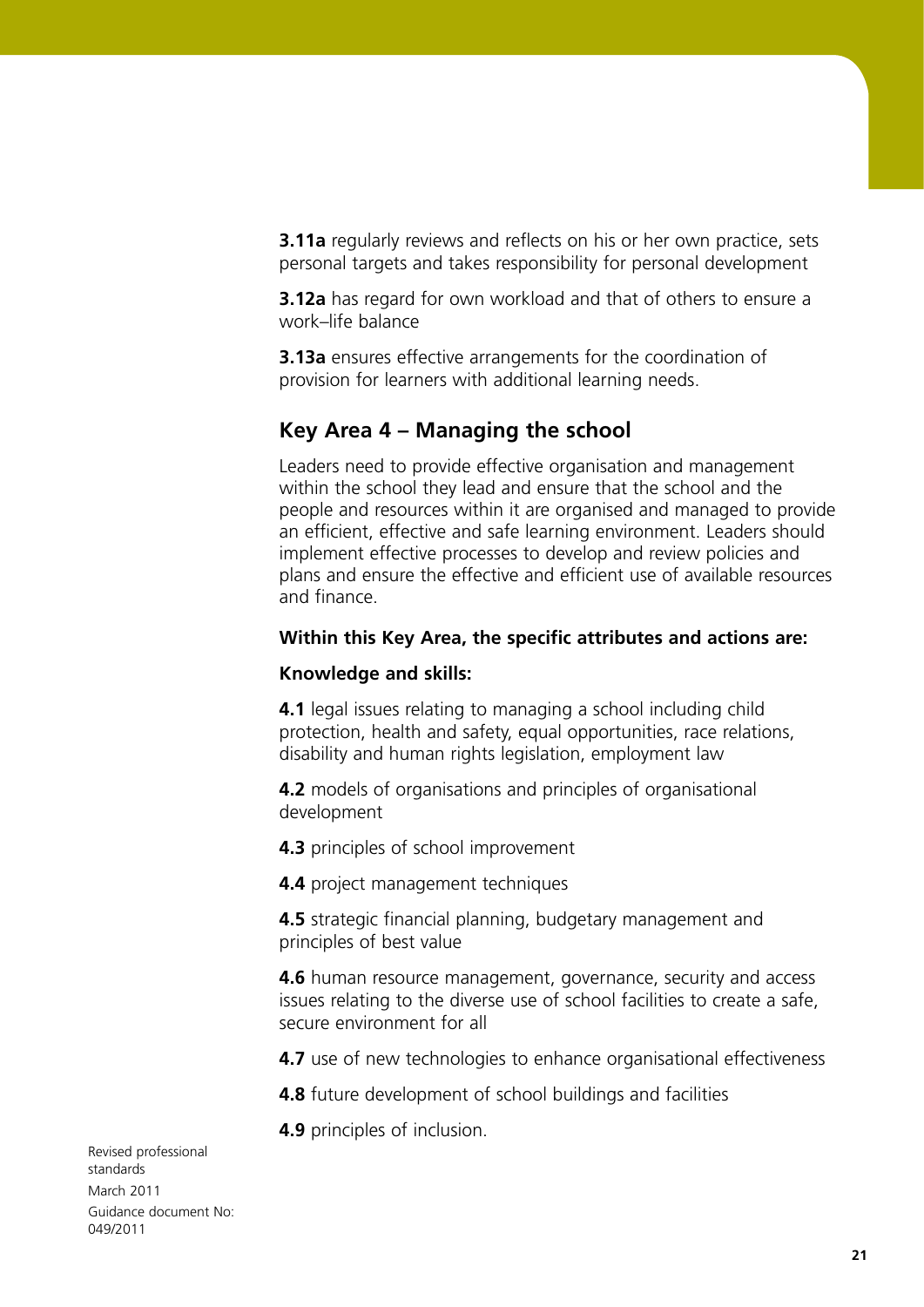### **Personal qualities and values:**

**4.10** thinks creatively to anticipate and solve problems

**4.11** maintains an awareness of the school's overall situation and direction

**4.12** creates a safe and attractive school environment

**4.13** analyses risks effectively

**4.14** demonstrates principles of best value.

## **Professional characteristics:**

**4.15** develops and sustains a healthy school environment

**4.16** establishes and sustains appropriate management structures and systems

**4.17** manages the school efficiently and effectively on a day-to-day basis

**4.18** prioritises, plans and organises themselves and others

**4.19** uses informed professional judgement to make management and organisational decisions.

## **Actions:**

**4.1a** ensures that the professional duties and conditions of employment as set out in the *School Teachers' Pay and Conditions Document* and *Guidance on School Teachers' Pay and Conditions*  (Department for Education, 2010) and other statutory requirements, including those for the headteacher, are fulfilled

**4.2a** produces and implements clear, evidence-based improvement plans and polices for the development of the school and its facilities

**4.3a** ensures that policies and practices take account of national and local circumstances, policies and initiatives including bilingualism and the Welsh dimension

**4.4a** builds, remodels and maintains organisational structures and systems that distribute leadership and enable the school to run efficiently and effectively on a day-to-day basis

**4.5a** monitors, evaluates and reviews the effects of school policies, priorities and targets in practice

**4.6a** acts upon the outcomes of school self-evaluation and external inspection by Estyn to target school improvement efforts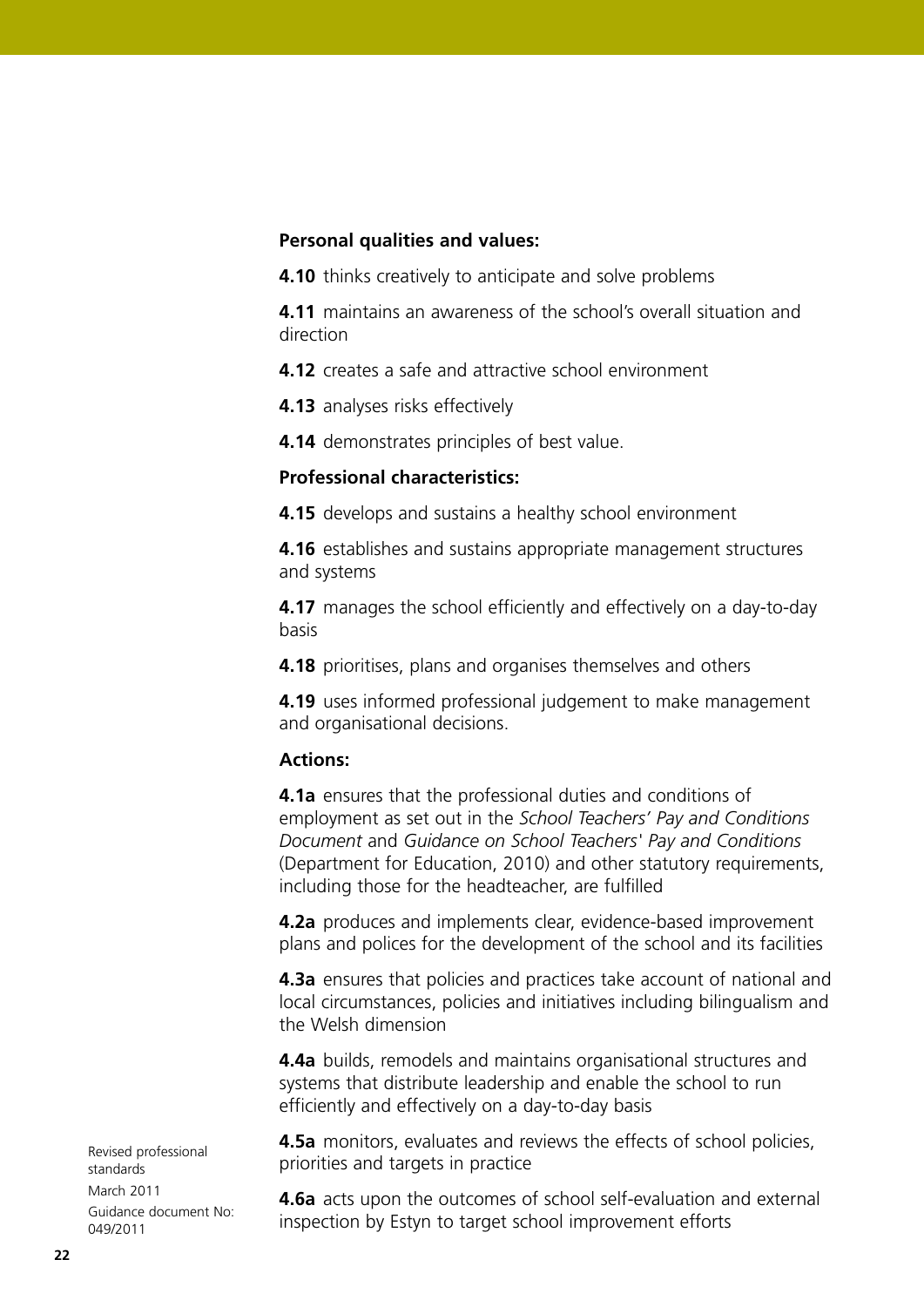**4.7a** uses information and data from within and outside the school to inform decision making

**4.8a** makes effective use of the support and challenge provided by the LA and other relevant bodies

**4.9a** manages the school's financial and human resources effectively and efficiently to achieve the school's education priorities and goals

**4.10a** recruits, retains and deploys staff appropriately and manages their workload to achieve the vision and goals of the school

**4.11a** manages and organises the school environment efficiently and effectively to ensure that it meets the needs of the curriculum and health and safety regulations

**4.12a** develops and enhances the school fabric and environment to better meet the needs of learners

**4.13a** ensures that the range, quality and use of all available resources is monitored, evaluated and reviewed to improve the quality of education for all learners and to secure value for money.

## **Key Area 5 – Securing accountability**

Headteachers are accountable to the governing body for the management of the school, its environment and all its work. The headteacher is accountable to the governing body, learners, parents/carers, governors and the local authority (LA) for the quality of education achieved by the school and has a professional responsibility to the whole community. Additionally, leaders are responsible for ensuring collective responsibility in order that all members of the school community accept they are accountable for the contribution they make to the school's outcomes.

## **Within this Key Area, the specific attributes and actions are:**

#### **Knowledge and skills:**

**5.1** statutory educational frameworks, including school governance

**5.2** public service policy and accountability frameworks including school–LA relations and multi-agency working

**5.3** the use of a range of evidence, including performance data, to support, monitor, evaluate and improve aspects of school life, including challenging poor performance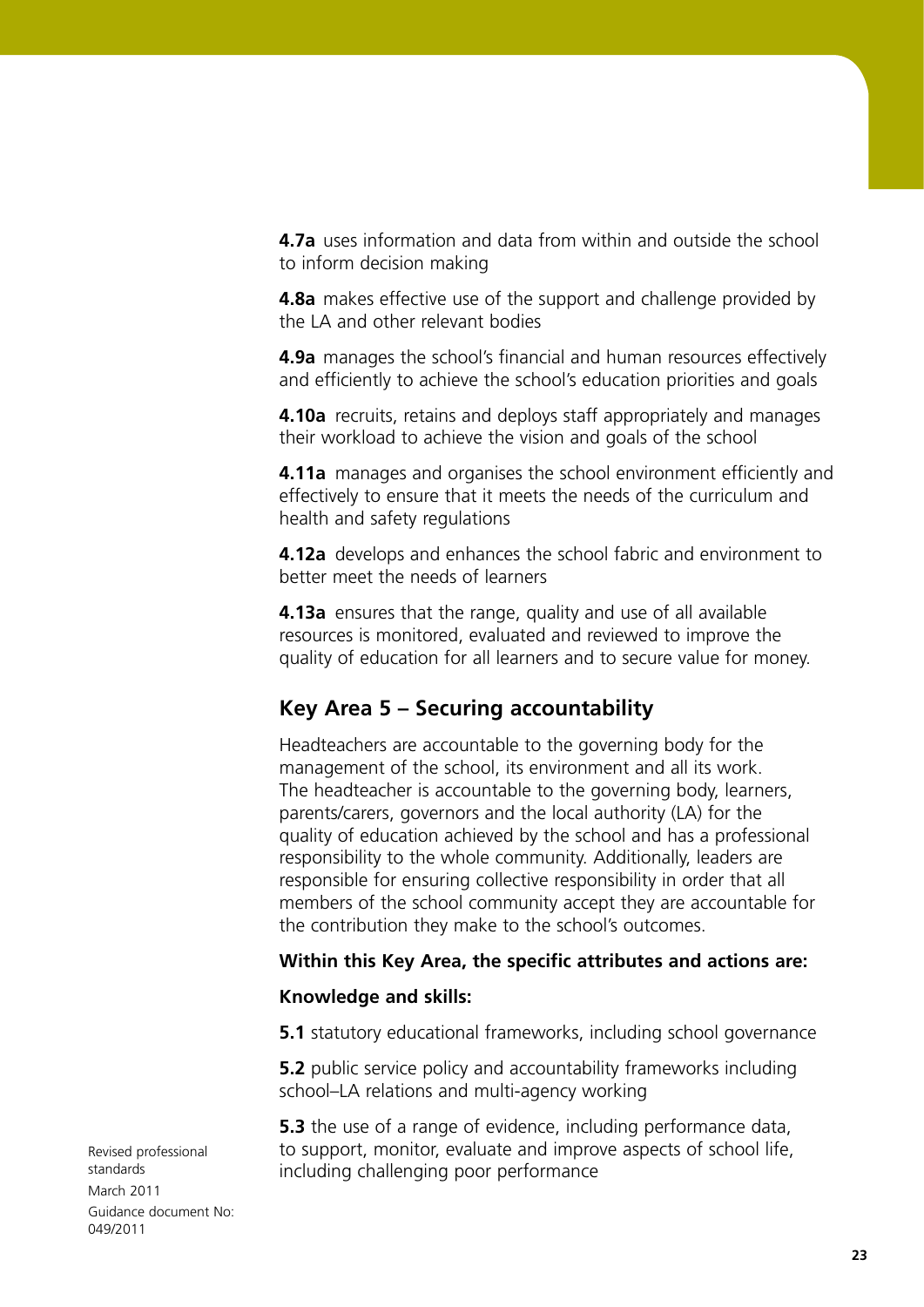**5.4** the principles and practices of quality assurance systems, including school review, self-evaluation, external inspection by Estyn, performance management and LA initiatives

**5.5** stakeholder and community engagement in, and accountability for, the success and celebration of the school's performance, including the role of the governors and the school council.

### **Personal qualities and values:**

**5.6** ensures individual, team and whole-school accountability for learner learning outcomes

**5.7** secures the trust of stakeholders, particularly governors, parents/carers and learners

**5.8** supports the role of the school council.

## **Professional characteristics:**

**5.9** works with the governing body to manage the school's finances and resources

**5.10** demonstrates awareness of national and local developments

**5.11** engages the school community in the systematic and rigorous self-evaluation of the work of the school

**5.12** encourages a reflective climate to promote school improvement

**5.13** collects and acts upon a rich set of data to understand the strengths and areas of improvement of the school

**5.14** combines the outcomes of regular school self-review and self-evaluation with external evaluations in order to develop the school.

## **Actions:**

**5.1a** ensures individual staff accountability is clearly defined, understood and agreed and is subject to rigorous internal and external review and self-evaluation

**5.2a** works with the governing body so that it is able to meet its responsibilities for securing effective learning and teaching and improved standards of achievement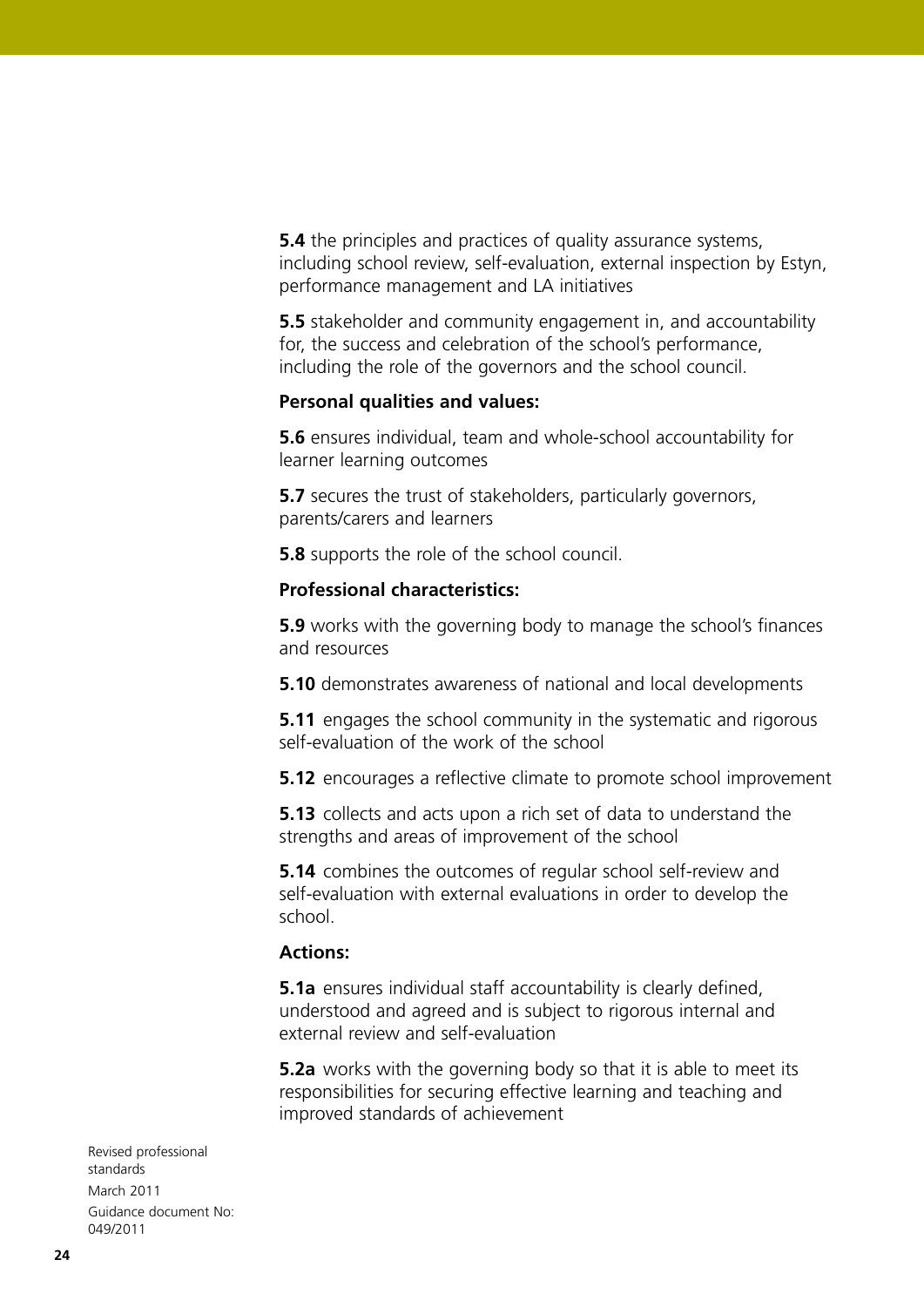**5.3a** develops and presents a coherent, understandable and accurate account of the school's performance to a range of audiences including parents/carers and governors.

## **Key Area 6 – Strengthening the community focus**

Leaders should be aware that improvements in the school and in the community are interdependent and rely upon effective collaboration between all interested parties. Leaders should encourage and engage in collaboration with other schools and organisations to bring positive benefits to the school and share its expertise. In this area of leadership, leaders will need to secure the involvement and support of those outside the school.

## **Within this Key Area, the specific attributes and actions are:**

### **Knowledge and skills:**

**6.1** rich and diverse resources within the local community – both human and physical

**6.2** the wider curriculum beyond school and the opportunities it provides for learners and the school community

**6.3** models of school, home, community and business partnerships

**6.4** importance of creating internal and external networks through collaboration

**6.5** cross-phase working and transition issues

**6.6** strategies that encourage parents and/or carers to support their children's learning

**6.7** micropolitical and macropolitical influences in school, community, local and national contexts

**6.8** awareness of the United Nations Convention on the Rights of the Child

**6.9** multi-agency and voluntary sector agencies.

#### **Personal qualities and values:**

**6.10** works with other agencies for the well-being of learners and their families